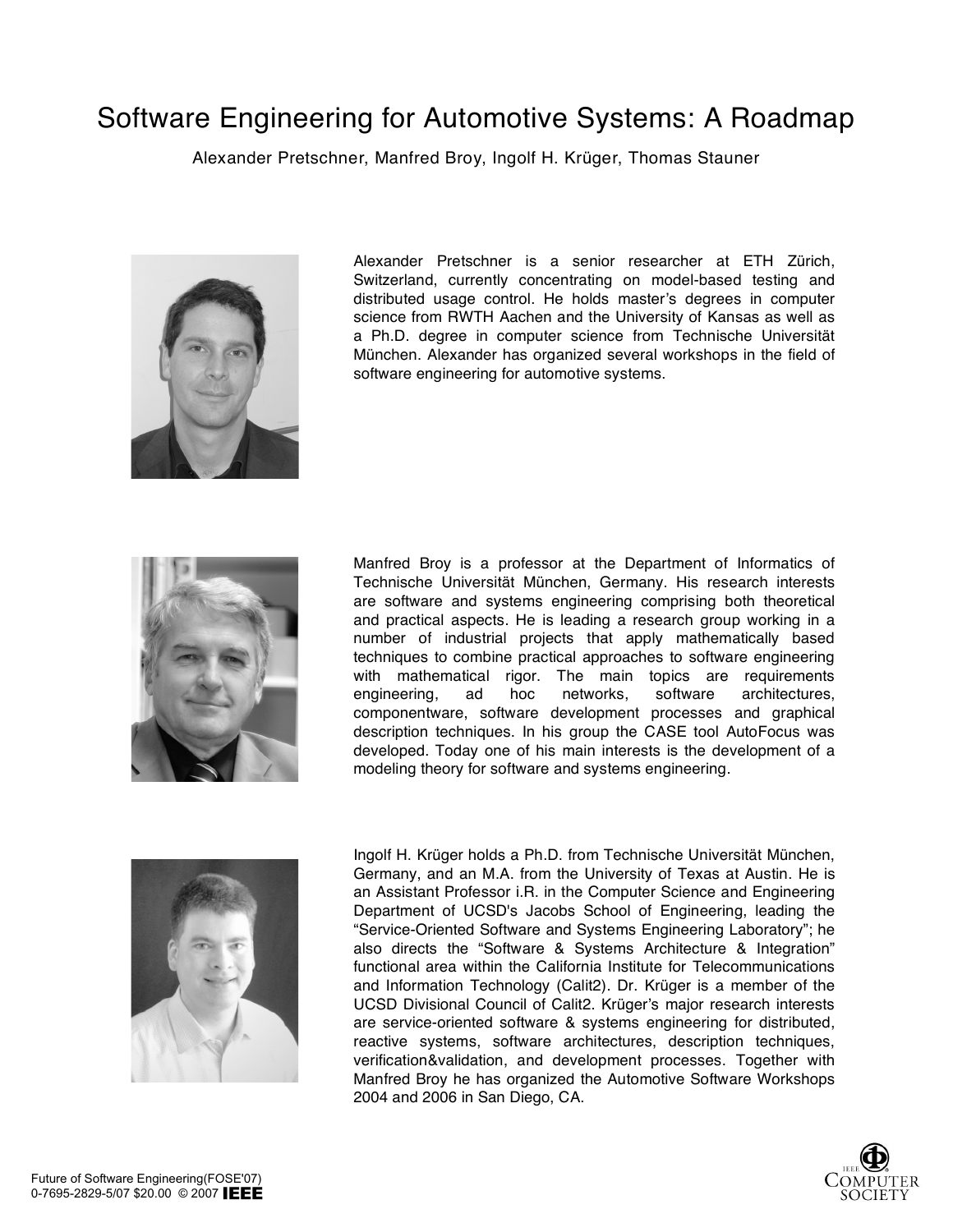

Thomas Stauner is a software specialist with BMW AG, Germany. He studied computer science at Technische Universität München and the University of Edinburgh. He obtained his PhD in computer science from Technische Universität München. After leading a team at BMW Car IT on specification and verification of automotive systems, he is currently responsible for compatibility management of automotive electronic control units at BMW.

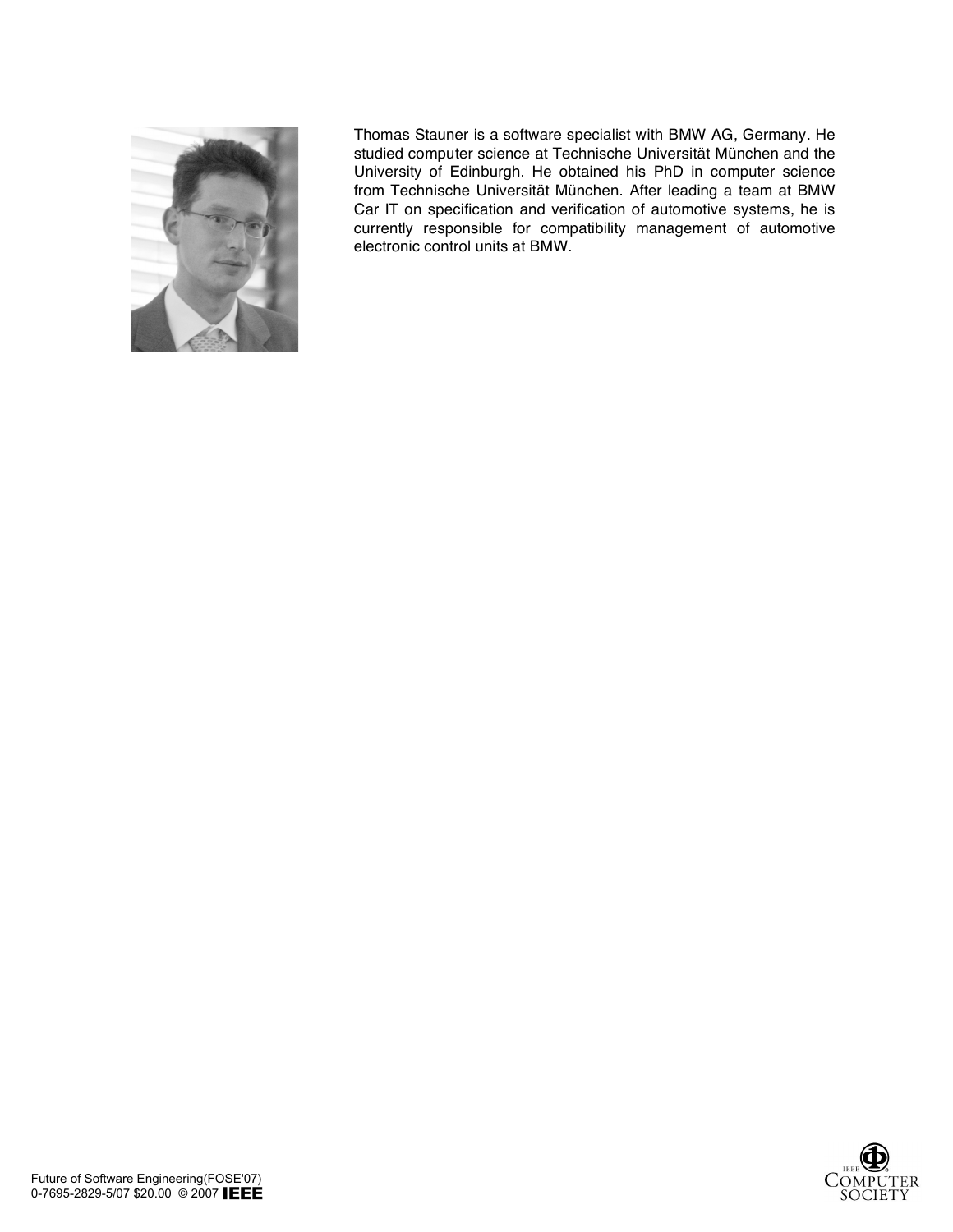# **Software Engineering for Automotive Systems: A Roadmap**

Alexander Pretschner<sup>1</sup>, Manfred Broy<sup>2</sup>, Ingolf H. Krüger<sup>3</sup>, Thomas Stauner<sup>4</sup>

*1 Information Security, ETH Zürich, Switzerland 2 Software&Systems Engineering, TU München, Germany 3 CSE Department, UCSD, La Jolla, CA, USA 4 BMW Group, München, Germany* 

*pretscha@inf.ethz.ch, broy@in.tum.de, ikrueger@ucsd.edu, thomas.stauner@bmw.de* 

# **Abstract**

*The first pieces of software were introduced into cars in 1976. By 2010, premium class vehicles are expected to contain one gigabyte of on-board software. We present research challenges in the domain of automotive software engineering.* 

# **1. Introduction**

The amount of software in modern cars is increasing at a breathtaking pace. The current BMW 7 series, for instance, implements about 270 functions that a user interacts with, deployed over up to 67 embedded platforms. Altogether, the software amounts to about 65 megabytes of binary code. The next generation of upper class vehicles, hitting the market around the year 2010, is expected to run one gigabyte of software (on board, excluding data on DVD for navigation etc.). This is comparable to what a typical desktop workstation runs today. Reasons for this tremendous increase include the demand for new functionality on the one hand, and the availability of powerful and cheap hardware on the other hand. Furthermore, electronics in cars help reduce gas consumption as well as increase performance, comfort and safety as today's figures of increasing traffic with decreasing serious accidents show. Finally, software enables OEMs (the "car makers") and suppliers to tailor systems to particular customers' needs. In other words, software can help differentiate between cars. At least in principle, software also allows expensive hardware to be reused across different cars.

Automotive software is economically relevant. The worldwide value creation in automotive electric/electronics (including software) amounts to an estimated  $\in$  127 billion in 2002 and an expected  $\in$  316 billion in 2015 according to a Mercer study [DK04]. Software makes up an estimated 40 percent of this value creation by 2010 [HKK04].

The considerable and increasing complexity of automotive software systems and their huge economic relevance give rise to various organizational, engineering, and research challenges. In the first part of this paper, we describe the unique blend of characteristics that define automotive software systems. Reflecting on the market, technology, economics, and organization of labor, we describe software-related consequences of

- the heterogeneous nature of automotive software (embedded and infotainment systems) and the consequences for systems integration, tools, processes and engineering skills;
- the huge number of communicating processors and the resulting need for tailored middleware;
- the necessity to handle large numbers of variants and configurations;
- decisions grounded in a unit-based cost model;
- the interplay of long life and short development cycles; and
- specific requirements related to reliability, safety, and security.

As key research challenges, we identify the integration of heterogeneous subsystems from different sources as well as their evolution and maintenance, and reuse.

Division of labor in the automotive world has traditionally been organized in a highly vertical manner, resulting in distributed and concurrent engineering processes. The corresponding need for clear interface descriptions together with a tradition of model-based development of continuous systems explains, at least in part, the relative success of model-based approaches to developing automotive software systems. In the second part of the paper, we hence explore potential benefits of a seamless model-based development process that caters to the characteristics of automotive software in terms of requirements engineering and management, architecture development, and testing activities.

*Overview.* Section 2 describes the characteristics of the domain of automotive software and their consequences. Section 3 uses this analysis to identify research challenges. More specifically, we present one

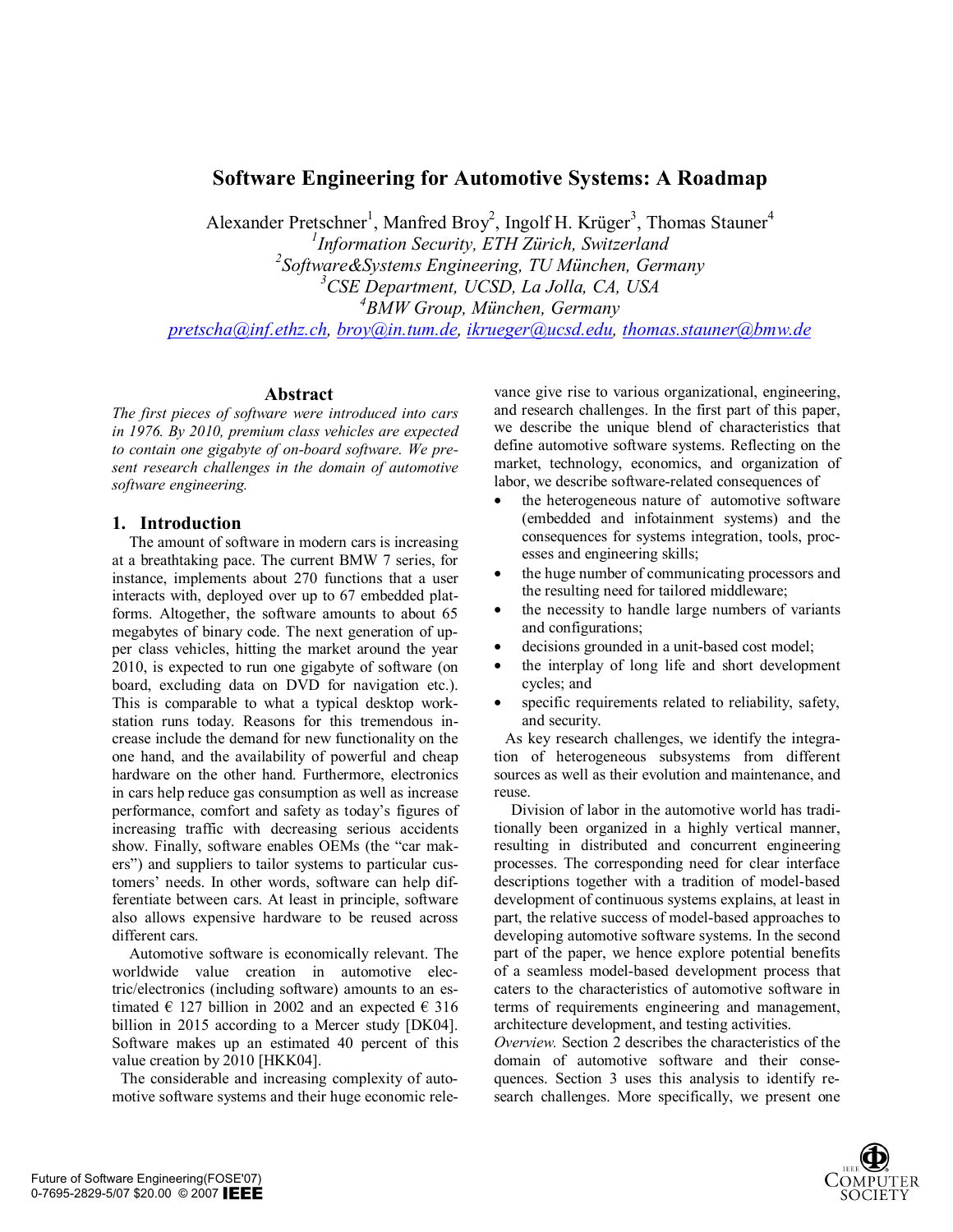particular facet of model-based development as a possible solution in Section 4. Our presentation of the fundamental models itself leads to many more relevant areas of future research. Section 5 summarizes our findings and concludes. A more detailed discussion of the domain characteristics can be found in [BKP+07].

# **2. Domain Profile**

We use this section to present five salient features of the automotive software domain as it presents itself today. These features are the heterogeneous nature of the software involved, the organization of labor, the distributed nature of automotive software, the huge number of variants and configurations, and the predominance of unit-based cost models. In Section 3, we will use this analysis to highlight particularly relevant areas of research.

# **2.1 Heterogeneity of Software**

## **2.1.1 Description**

Automotive software is very diverse, ranging from entertainment and office-related software to safetycritical real-time control software. It can be clustered according to the application area and the associated non-functional requirements:

- Multimedia, telematics, and human-machine interface (HMI) software: typically soft real-time software, which also has to interface with off-board IT, dominated by discrete-event/data processing;
- Body/comfort software: typically soft real-time, discrete-event processing dominates over control programs;
- Software for safety electronics: hard real-time, discrete event-based, strict safety requirements;
- Power train and chassis control software: hard real-time, control algorithms dominate over discrete-event processing, strict availability requirements; and
- Infrastructure software: soft and hard real-time, event-based software for management of the IT systems in the vehicle, such as software for diagnostics and software updates.

In terms of non-functional requirements, reliability and safety are concerns for all functions relevant to driving, from engine control and passenger safety functions to forthcoming X-by-wire [XBW98] functions where mechanical transmission is replaced by electrical signals, such as steer-by-wire (steering signals are electronically transmitted to the wheels) or brake-by-wire (braking signals are electronically transmitted to the brakes). In addition, with the development of infotainment functionality, the car is becoming an information hub where functions of cell phones, Laptops and PDAs are interconnected using wired and wireless network

technologies (UMTS, Bluetooth, WiFi) via and with car information systems. Increasingly, the on-board electronics systems establish communication links beyond car boundaries, enabling various applications relating to, among others, sharing of infotainment content, remote vehicle analysis, software updates, global positioning and emergency services, inter-vehicle communication for crash prevention and automatic convoy forming.

# **2.1.2 Consequences**

From the integrated software and systems engineering perspective, the five clusters suggest a need for development skills from various disciplines.

- The different SW/HW systems consist of a high number of separated functions and processes that exchange information over several communication links. These systems exhibit all the details and complexities of distributed computer networks computer science and computer engineering skills are required to successfully build automotive systems.
- These systems are connected to sensors and actuators that read physical values and operate physical processes, respectively, in real time. The SW/HW systems have to respond to these inputs in a classical control-theoretic manner—knowledge of control theory is required.
- For some functions, such as power train control software, an understanding of mechanical engineering is mandatory.

Historically, the methods as well as the models of control theory have been quite different from the models of information processing. In control theory, tools such as Matlab/Simulink [Mat06,WM95] are used to model differential equations. In contrast, engineers in business information processing are increasingly eager to use models of data and behavior as expressed in the Unified Modeling Language (UML), and other kinds of discrete data flow or state machine models. In automotive development, these separate engineering cultures have to be united to reflect all relevant aspects of the different engineering domains.

The heterogeneity of the domain and the lack of a widely accepted, let alone standardized, set of models and development approaches also explains the large number of different tools in use in automotive software development today. Because the tools are developed by different vendors, there is no comprehensive system model, and as a consequence, the tools are usually not integrated. There exist attempts to creating pragmatic tool chains by connecting the tools in a form where the data models of one tool are exported and imported by the next tool [PT06, KSL+03, AKMP05], but in most

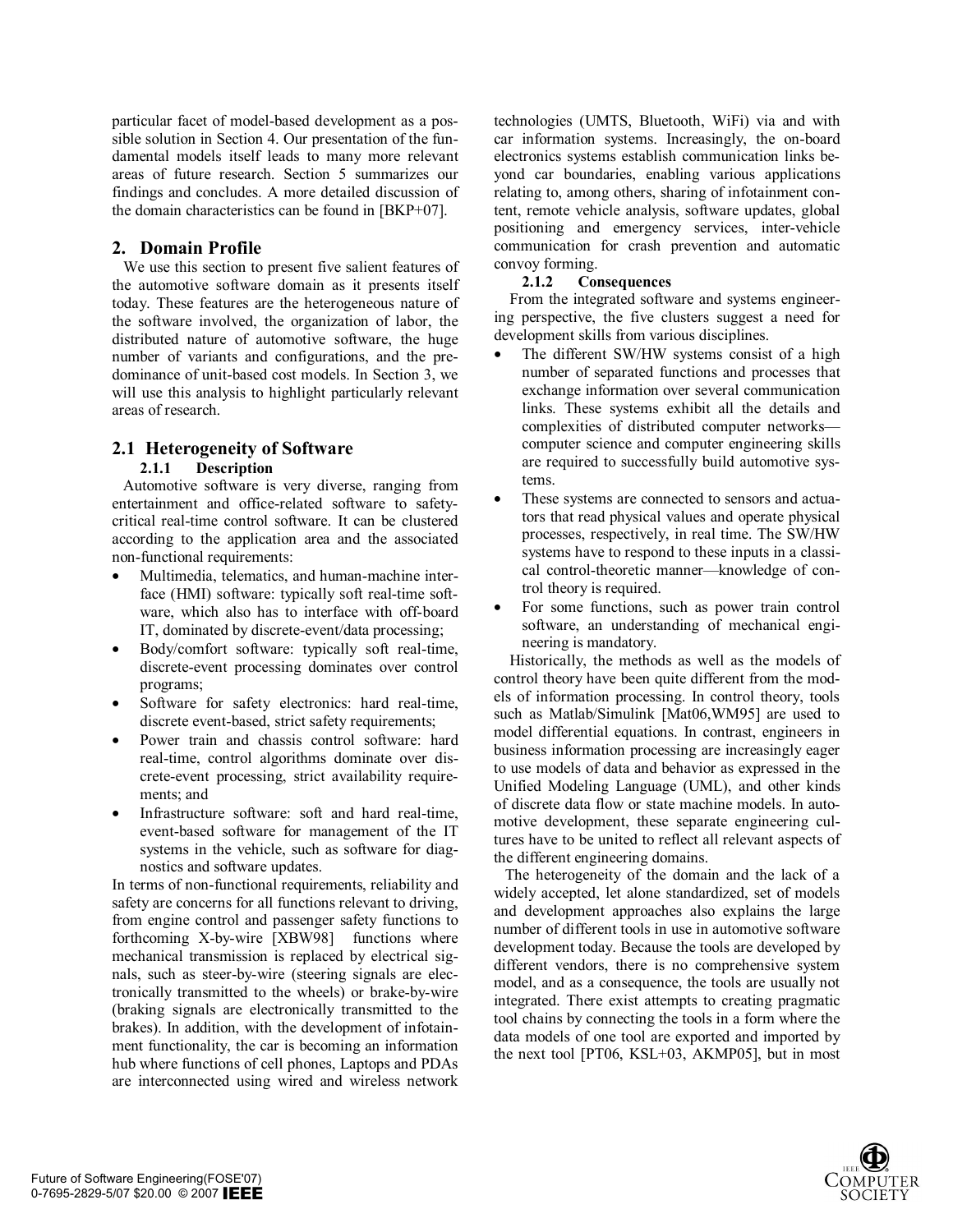cases, full production support has not yet been achieved.

# **2.2 Distribution of Labor 2.2.1 Description**

As mentioned above, the car industry has traditionally been organized in a highly vertical manner. Mechanical engineers worked hard for over a century to render the various sub-systems in cars independent. This facilitated independent development and production of the parts and gave rise to a highly successful division of labor: today, an estimated 25% of the product value is created by the OEMs who tend to concentrate on the engine, integration, design, and marketing of the brand.

In the past, the "ideal" of automotive development was that the parts of cars are produced by a chain of suppliers and more or less only assembled by the OEM. Thus, a large portion of the engineering and production activities were, and still are, outsourced. This also facilitates optimization of cost and risk distribution. With software becoming a major force of innovation, the OEM's responsibilities have evolved from the assembly of parts to system integration. Traditionally unrelated and independent functions (such as braking, steering, or controlling the engine) that were freely controlled by the driver suddenly related to one another, and started to interact, as the example of the central locking system in §2.3 will demonstrate.

While the integration of subsystems is always a challenging task for a complex system, the situation in automotive software engineering is even worse, because suppliers usually have a lot of freedom in how they realize individual solutions. (In business IT the client will often strongly constrain the technologies that may be used by a supplier.)

## **2.2.2 Consequences**

Suppliers can use synergies in development and production, because they usually produce similar systems for different OEMs. This, in turn, also keeps the unit cost low for the OEMs. For functions that do not differentiate between the different OEMs this synergy is greatly exploited at the suppliers' side.

A negative side effect of the distribution of labor is that complex distributed processes need to be coordinated. In particular, development is geographically distributed and communication gets more complicated. Clear interfaces as well as liabilities need to be defined. The large number of parties involved in itself is a reason for unstable requirements, with frequent changes and revisions of the requirements during the development process as a consequence. Furthermore, the OEM often only has black-box specifications of the subsystems to be integrated, and it is difficult or im-

possible for the OEM to localize errors and to modify parts of the subsystems.

# **2.3 Distribution of Software 2.3.1 Description**

As mentioned in the introduction, today's premiumclass vehicles are equipped with as many as 67 processors that implement roughly 270 *user functions* that a user interacts with (one of the reasons for the huge number of processors being the organization of labor as described in §2.2). These functions are composed of as many as 2500 "atomic" *software functions*. These functions address many different issues including classical driving tasks but also other features in comfort and infotainment and many more. These functions do not stand alone, but exhibit a high dependency on each other. A telling example for the increased interaction among previously unrelated sub-systems is the central locking system (CLS) as found in most modern vehicles [KNP04]. It integrates the pure functionality of locking and unlocking car doors with comfort functions (such as adjusting seats, mirrors and radio tuners according to the specific key used during unlocking), with safety/security functions (such as locking the car beyond a minimum speed, arming a security device when the car is locked, and unlocking the car in case of a crash), and with HMI functions, such as signaling the locking and unlocking using the car's interior and exterior lighting system. Many of these functions are realized in sub-systems that are distributed according to the major mechanical breakdown of the vehicle into engine, drive-train, body and comfort systems. In some vehicles this seemingly simple functionality is physically distributed over up to 18 electronic control units (ECUs). Reinforced by a trend to combine on-board with off-board IT, the car has turned from an assembled device into an integrated system.

## **2.3.2 Consequences**

With the huge amount of software-based functions, phenomena like unintentional feature interaction [Zav93] have become issues. Feature interaction is the technical term created in the telecommunication domain for intentional or unintentional dependencies between individual features. Feature interactions are visible at the user level as specific dependencies between distinct functions.

A second consequence of the highly distributed nature of automotive software systems is the intricacy of an appropriate technical infrastructure, including operating systems and middleware. There are five bus systems (even more for some luxury vehicles) that serve as communication platform for ECUs. There are real time operating systems; and a lot of system-specific technical infrastructure on which the applications are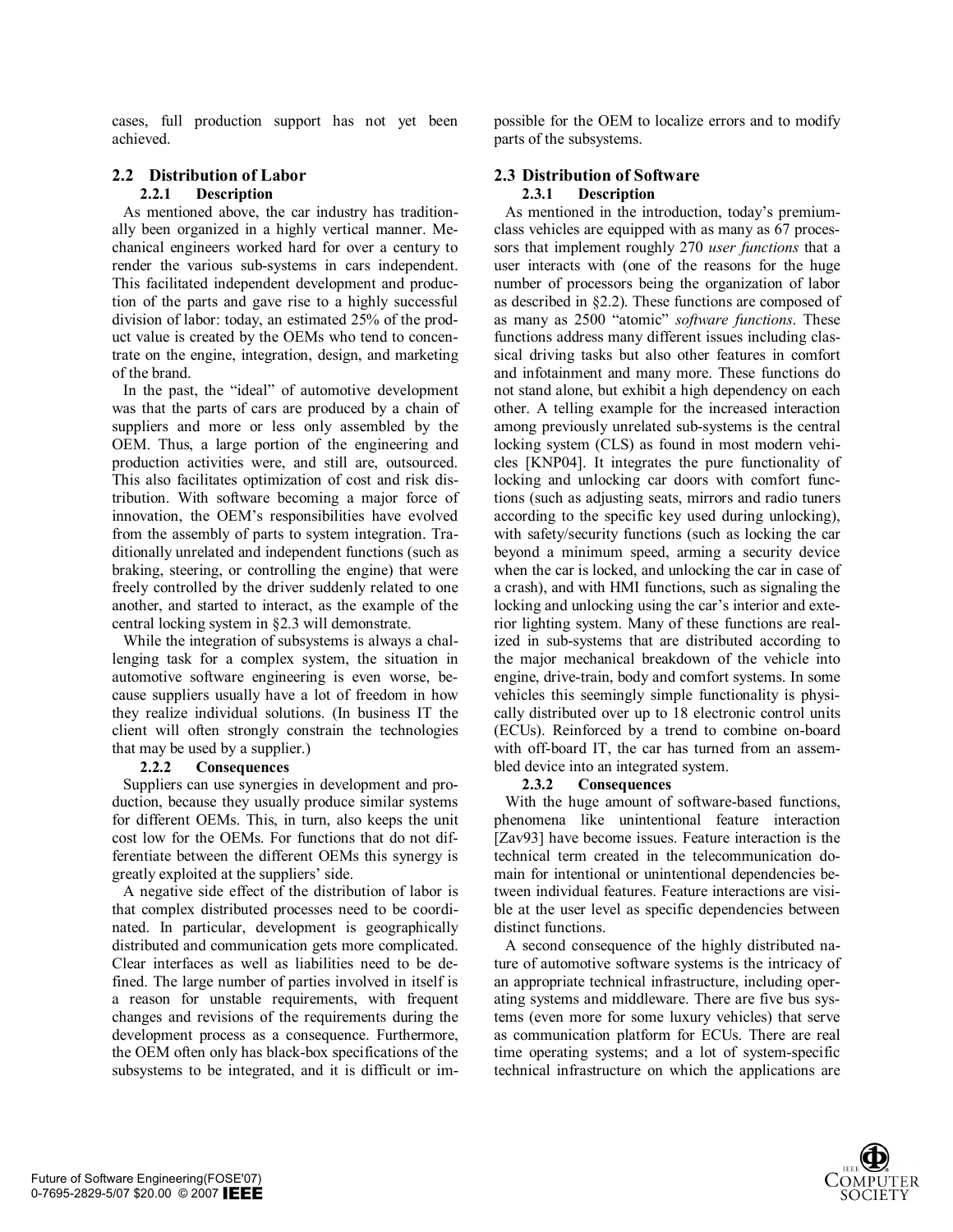based. One challenge this infrastructure has to face is the significant amount of multiplexing at the bus level to efficiently support communication among the dozens of ECUs for thousands of software-enabled tasks in parallel. Among others, one consequence of the high degree of multiplexing is that the transmission time of messages exhibit jitter so that systems appear to be nondeterministic. In many cases, timing deadlines cannot be guaranteed. Similar problems arise in the individual ECUs where tasks and schedulers manage (virtual) parallelism. We can thus find all the issues of distributed systems, in a situation where physical and technical processes have to be controlled and coordinated by the software, some of them being highly critical and hard real time.

Due to the unpredictable load, time guarantees often cannot be provided. In many ways the communication buses serve as a global "memory" or database, capturing information about the current state of the vehicle and its electronics components. Therefore, a lot of interesting potentials for improvement, such as a carwide data model and management system, or the introduction of drive-by-wire systems have not been realized so far. Time-synchronous bus systems like TT-CAN [ISO01] or FlexRay [MHB+01] are current attempts at solving these problems.

#### **2.4 Variants and Configurations**

#### **2.4.1 Description**

The need for differentiation in the mass market motivates the desire for customized items. A premium car typically has about 80 electronic fittings that can be ordered depending on the country, etc. Simple yes/no decisions for each function yield a possible maximum of  $2^{80}$  variants to be ordered and produced for a car. In a similar vein, the authors of [BBC+01] calculate for a simplified power train control application 3,488 possible component realizations by instantiating different algorithms and their variants.

A different kind of variability is a consequence of the development process. A car model is usually produced for seven to eight years. The customer expectation of a long lifetime is reflected in the OEM's duty to offer service and spare parts for at least 15 years after the purchase of a vehicle (compare this to an estimated lifecycle of, say, 4 years for an average workstation program, with several hot fixes during this period). The life cycle of hardware components such as CPUs or DSPs is much smaller, say less than 5 years. Some of them will no longer be produced and have to be replaced by newer types. Already after the first three years of production, 25 percent of the ECUs in the car typically have to be replaced by newer ECUs due to discontinuation of an ECU's specific technology.

Software may be changed at much shorter intervals, typically several times a year. In particular, the comparatively short CPU life cycles enforce changes in a vehicle's software/hardware system during the production period and maybe also during the development phase. This means that, over time, there are various versions for each piece of software in a car. When defective ECUs are replaced or when a software update is performed as part of vehicle maintenance, configurations containing a mixture of "old" and "new" software can be created.

#### **2.4.2 Consequences**

Market demands, short innovation and long life cycles lead to a huge number of variants and configurations. Updating or replacing software in cars is a challenge. New versions of software are brought in when exchanging entire ECUs, or during maintenance by "flashing" techniques for replacing the software of an ECU. In this context, it is estimated that today more than fifty percent of the ECUs that are replaced in cars are technically error-free—they are replaced when the customer brings the car to a garage to fix a problem, or for maintenance. They are replaced simply because the garage could not find better ways to fix the problem. However, often the problem is not rooted in defective hardware but in ill-designed or incompatible software.

When exchanging entire ECUs or updating the respective software, one has to be sure that new software versions correctly interoperate with the remainder of the vehicle software (compatibility [BBD+06]). Because of the substantial scattering of functionality in cars today, this is difficult, and a lot of the problems we see today in the field are indeed compatibility problems. Obviously, an elaborate design and test methodology is required for this.

Furthermore, because of the long lifecycles of cars, long-term maintenance processes must be organized. Today, an OEM's vehicle fleet is predominantly maintained by vehicle dealers following prescribed semiautomated procedures. With its increasing amount of software, the vehicle more and more inherits the characteristics of a complex IT system. There is a difference with the desktop software market, however: We deem it likely that future maintenance of on-board software will continue not to be delegated to the users. Among other things, this is a consequence of the OEM's desire to create an overall brand "experience" to which the customer can relate as a "package".

#### **2.5 Unit-Based Cost Model 2.5.1 Description**

The automotive industry operates in a highly competitive mass market with strong cost pressure. Here the rules of business of scale prove to be crucial: how

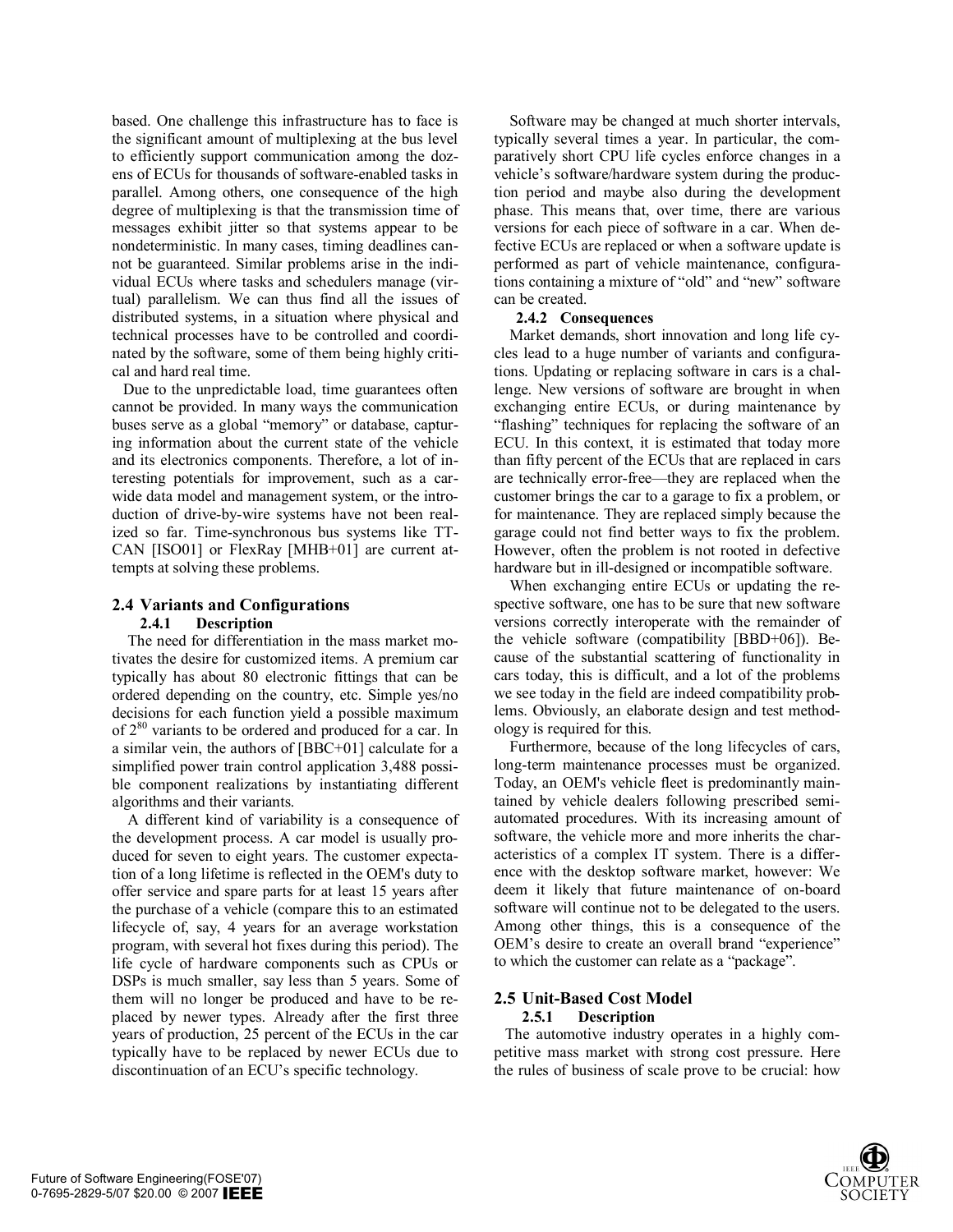many units of a product are sold? Depending on the market segments targeted by an OEM, competition occurs over product price, product quality, product image and differentiating product features. Competition by differentiation requires innovation and a strong brand profile. Competition over price requires permanent optimization.

Traditionally, the cost per unit produced has played a decisive role. A consequence of the large quantities produced, production and material cost by far outweighed engineering cost for classical, not softwarecentric vehicle parts. The classical argument is as follows. A vehicle component may be produced over seven years or more with, for instance, 500,000 units per year. A hardware cost reduction of  $\epsilon$  1 for 20 such components (including 1 processor each) in each car would then lead to an overall cost reduction of  $\epsilon$  70 million over the production period. For vehicle software, this argument continues to be used as a motivation to keep the cost per unit low.

## **2.5.2 Consequences**

As a consequence, engineers concentrate on reducing the amount of required memory and computation power. Code is then written and directly optimized for specific individual processors. Such optimization requires that the software be very closely tuned towards the processors' characteristics. Trying to squeeze the code into as little memory as possible requires a further set of code optimizations. As a consequence, it becomes difficult to port the code to another processor. Thus, keeping pace with processor life cycles  $(\S2.4.1)$ is hindered. The integration of new functionality is made more difficult or even impossible if memory size of the ECUs was optimized too much during the development process. The negative results are as follows. It is very difficult to add any functionality to the system later on, and it is very difficult to change parts of the code or to fix defects. The code is more complex than necessary, for instance, in terms of strong coupling between modules. Changing the code becomes very difficult, and reusing this code in future car models or on other processors is almost impossible. Finally, some defects in the code may be a result of the optimization itself and finding defects may become even more difficult, since now application logic issues are obscured by optimization.

In sum, exclusively thinking in terms of unit-based costs with the associated need for optimizations makes the software complex and difficult to handle. Premature optimization has a negative effect on many classical quality attributes for software. Time-to-market, maintenance costs and the risk of not finishing a development project in time are substantially increased.

We recognize that unit-based costs are important for software-based functions, as the above numbers show. However, they are but one factor.

# **3. Research Challenges in Software Engineering**

The domain characteristics of §2 directly translate into many fascinating areas of research in software engineering (we omit application-specific challenges such as crash prevention, advanced energy management, driver assistance systems, further X-by-wire technologies, HMI-related challenges, personalization, etc. here). At the bottom line, they all relate to quality and cost, reflected by the need for integration, evolution, and reuse:

- 1. Languages, models, and techniques for requirements engineering that support the structured specification of multi-functional systems and their mutual dependencies;
- 2. Languages, models, and techniques for requirements engineering that cater to heterogeneous systems and the engineers that build them, to the interplay between OEMs and suppliers, and to the huge number of variants and configurations;
- 3. Platform and HW/SW designs and design methodologies at different levels of abstraction that address the heterogeneity of the systems involved as well as the compatibility problem;
- 4. Middleware at different levels of abstraction that enables the communication between heterogeneous subsystems;
- 5. Comprehensive cost models that take into account development, maintenance and opportunity cost (for failure of enabling reuse, for instance);
- 6. System models that enable the semanticspreserving integration of different tools;
- 7. Design and coding practices that lead to portable and reusable code;
- 8. Security of the communication within a car as well as between cars and several forms of off-board IT;
- 9. Reliability estimates, timing predictability, measurements, and assurance;
- 10. Techniques and error models for quality assurance—particularly relevant in a domain with huge numbers of deployed entities and very limited control over them—that, in particular, address the integration problem as well as the huge numbers of variants and configurations;
- 11. Integration of on-board and off-board IT;
- 12. Approaches to error diagnosis and recovery; and
- 13. Approaches to reuse for the benefit of reducing complexity and cost.

We will use Section 4 to address items 1, 2, 3, and 6 collectively in some detail under the headlight of

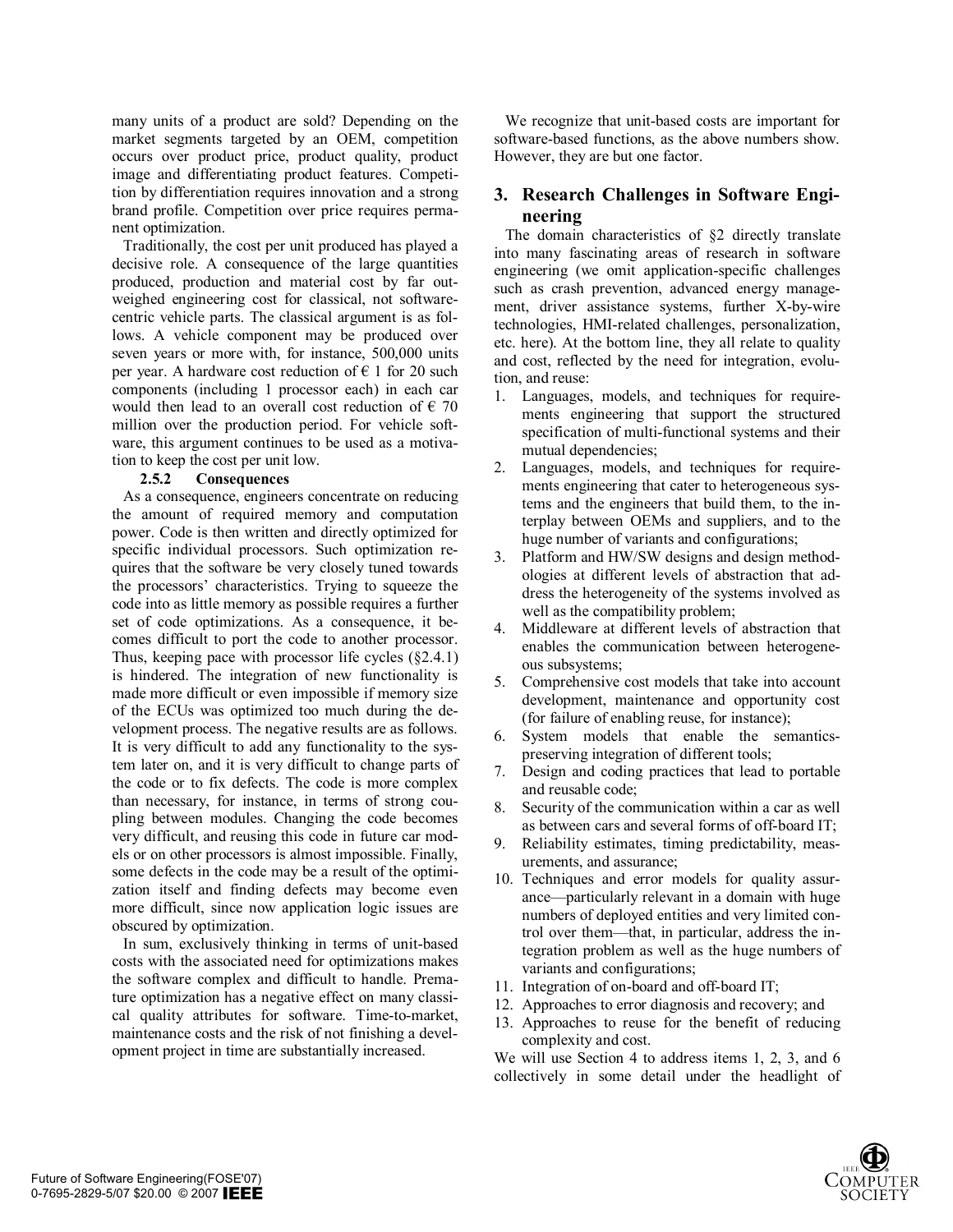"model-based development". In the remainder of this section, we briefly summarize research challenges for some of the other areas.

# **3.1 Middleware: Communication Services**

A classical approach to handling complexity is separation of concerns. The application logic, for instance, should obviously be independent from the underlying communication infrastructure; all applications should, system-wide, react uniformly to exceptional events (such as physical read/write errors on the bus) etc. With each of the five busses (§2.3.2) having its own characteristics and protocols, the definition of a respective adequate middleware, of course, comes as a significant challenge.

Separation of concerns can be reached on several levels, including architecture, design and implementation (language dependent). Popular techniques, well known from business IT, are middleware layers and the corresponding component orientation. An automotive middleware, however, must fit other requirements than middleware known from business IT (such as CORBA and web services). Flexibility at runtime is still dominated by the need for flexibility at design time in the automotive domain, because the runtime layout of automotive software is still mostly static. The following issues need to be considered for automotive middleware:

- *Resource optimization:* due to the unit-based cost structure (§2.5), modularity must not be overly expensive with respect to resource consumption.
- *Adaptability to different domains:* real-time and non-real-time, safety-critical and non-safetycritical software is integrated within one system  $(\$2.1)$ .
- *Optimizability to hardware but also transferability from one hardware platform to another:* due to the lifecycle gap  $(\S2.4)$  and the hardware-software correlation the software must be transferable from old platforms to new ones, but still optimizable towards the hardware.
- *Extensibility:* again due to the lifecycle gap (§2.4), it must be possible to upgrade a system during its lifetime and extend it with new features.

In contrast to other middleware approaches there is no single instance in the system that handles the communication dynamically (like an ORB in CORBA), but the middleware layer is generated statically for this special configuration of the system. This can lead to lean, highly optimized middleware portions inside every ECU that minimizes the overhead that comes along when using middleware.

The consequence is that middleware can be only as flexible and optimized as allowed by the expressiveness of the underlying model. Therefore, a powerful meta- or domain-model is needed that allows us to express all required aspects of the system, including, but not limited to communication variants, timing aspects, safety and redundancy.

The goal of a uniform, lean middleware layer that manages communication and exception aspects in a system-wide uniform way is only achievable by increasing the expressive power of automotive modeling approaches towards model-based system specifications supporting code generation of middleware components in an optimized and validated way. The AUTOSAR [Aut06] partnership, consisting of various OEMs and suppliers, is a promising step towards an open architecture that features such a model-based middleware layer. It provides a basis and an enabler for further aspects such as timing and redundancy aspects that can be included in the metamodel to further increase expressiveness.

# **3.2 Safety and Security**

The life-criticality of many *avionics* systems has led to reliabilities of  $10<sup>9</sup>$  hours mean time between failures. This high reliability is, on one hand, due to the use of very sophisticated error tolerance methods and redundancy techniques, and on the other hand due to sophisticated ways of error modeling (like Failure Mode and Effect Analysis (FMEA), which is also heavily applied in the automotive industries, but rather not at the level of software). Furthermore, driven by government mandates, avionics companies invest heavily into quality management, including rigorous code inspection techniques throughout the development process. For many equally life-critical systems in the automotive domain, the respective numbers are not even known (but the requirements are admittedly different). Research into measuring and improving reliability is, hence, required.

Personalization and the related privacy and security issues are becoming increasingly important, notwithstanding usability issues. The management of intellectual property, including digital rights management, is particularly challenging in a distributed development process as described in §2.2. From a liability perspective, unauthorized "tuning" of code must be prohibited or at least be detectable in hindsight. Liability also is an important issue in ad-hoc distributed safety-critical applications such as crash prevention that relies on communication between cars. Today's secure communication protocols need to be extended for real-time applications.

There are clear benefits to hardening the automotive infrastructure against the intrusion of unauthorized services and components. The more the vehicle becomes connected to the cyber-infrastructure the more

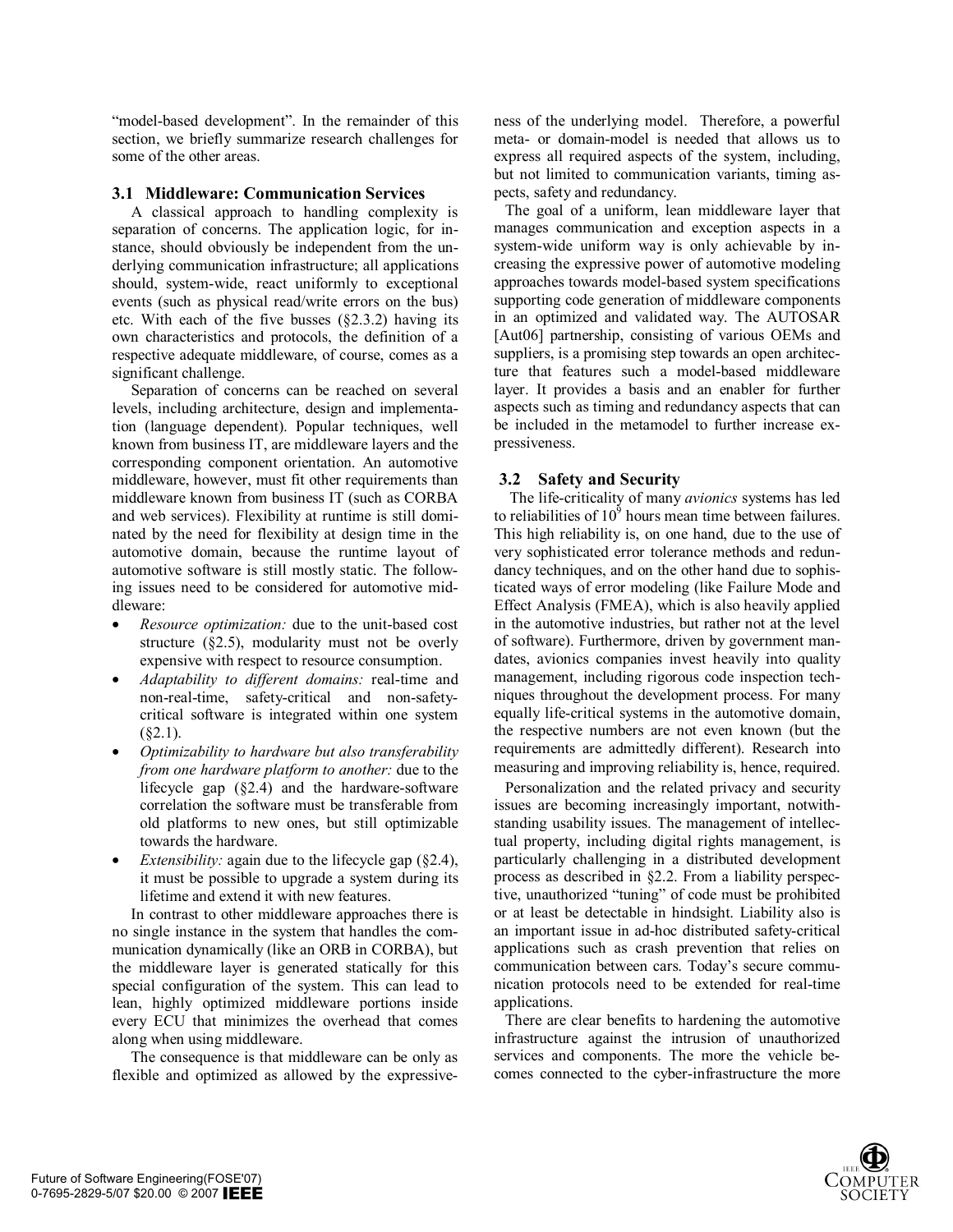susceptible it becomes to attacks carried out via this cyber-infrastructure. Management of security is, therefore, a necessity both on-and off-board. As an example for on-board authentication requirements, consider the importance of identifying which of the myriad of functions and ECUs is responsible for a failure: if the functions, as they become active and communicate, authenticate themselves, the system could identify the presence of unauthorized components, or could determine which of the authorized components malfunctioned. These topics are under research also in their more traditional home grounds of internet-enabled business information systems; their inherently cross-cutting nature makes them particularly challenging in automotive architectures with a high degree of scattered functionality.

## **3.3 Error Diagnosis and Recovery**

Failure management, from a systems engineering perspective, is a further area that requires increased attention. Because of its role as the system integrator, the OEM is uniquely positioned to deal with failures at the composite system level—as compared to the typically localized failure management at the component level prevalent today. This requires, however, comprehensive logical *and* technical domain models of failures, failure effects, failure detectors, mitigators and mitigation strategies that influence the choice of both logical architectures and their mapping to technical architectures (§4.2).

Today the amount of error diagnosis and error recovery in cars is rather lightweight. In the CPUs some error logging takes place, but there is no consideration nor logging of errors at the level of the network and the functional distribution; there is no comprehensive error diagnosis and no systematic error recovery beyond individual CPUs (note that as of today, this appears appropriate because systems are essentially designed in a way that will lead to a safe state, even if bus communication crashes). One result of inadequate error management is the maintenance problem mentioned in §2.4.1, resulting in the replacement of many nondefective ECUs. Failure logging to the end of better error diagnosis for maintenance then emerges as a relevant research problem.

There are some fail-safe and graceful degradation techniques found in cars today, but a systematic and comprehensive error treatment is missing. With the upcoming multi-core controllers for embedded applications, an interesting area for research is how this can be exploited also for redundancy/recovery strategies. In the long run, comprehensive error models in cars seem desirable, and so does software for the detection and possibly mitigation of errors. On such models we can

base techniques to guarantee fail-safe and graceful degradation and, in the end, also error avoidance by the help of redundancy.

## **3.4 Reuse**

Typically, functionality changes only to a small amount from one vehicle generation to the next. Most of the old functionality remains and can be found in the new car generation, as it was in the old one. From one car generation to the next, functionality (of the systems that exist in both generations) differs mostly not more than 10%, while much more than 10% of the software is re-written. The short hardware lifecycles (§2.4) may require frequent re-implementations. Nevertheless, today the process of software reuse is not systematically planned between OEMs and suppliers, as required, say, for software product lines ([CN01]; see the comment below). From the OEM point of view, reuse rather occurs on the level of whole ECUs than on the level of software, and the reuse objectives of OEMs and suppliers may be in conflict with each other. Reuse is arguably one of the most challenging problems, clearly transcending the automotive domain, and we are not aware of convincing solutions for the general problem. However, some reuse problems are of an accidental rather than an essential nature. For instance, too strong an optimization of the software towards the hardware (§2.5) can make reuse in the form of porting it to new hardware impossible or very expensive. With the increasing importance of software, we deem it a mere question of time until it becomes more economical to use more generous hardware structures and to stay away from low-level code optimization.

Reuse comes in different forms. Reuse at the level of single code modules has proven to be utterly difficult. At the level of programming or modeling languages, recurring patterns of behavior in a domain can be encapsulated into concise language constructs. In terms of research, this necessitates the analysis of domains where such patterns can be identified, and then the definition of these patterns. The tradeoff between the benefits of general-purpose languages on the one hand and the benefits of domain-specific languages on the other hand has to be evaluated. Domain-specific design patterns must be defined in places where it makes no sense to encode recurring patterns into dedicated language constructs. Well-designed libraries and frameworks form a promising avenue of research.

Reuse is also facilitated by standardized middleware [Aut06] that allows for coordinated and standardized interfaces. At the level of requirements engineering, there definitely is a need for further research into product lines (with the common argument that product lines cater to anticipated changes only). The organizational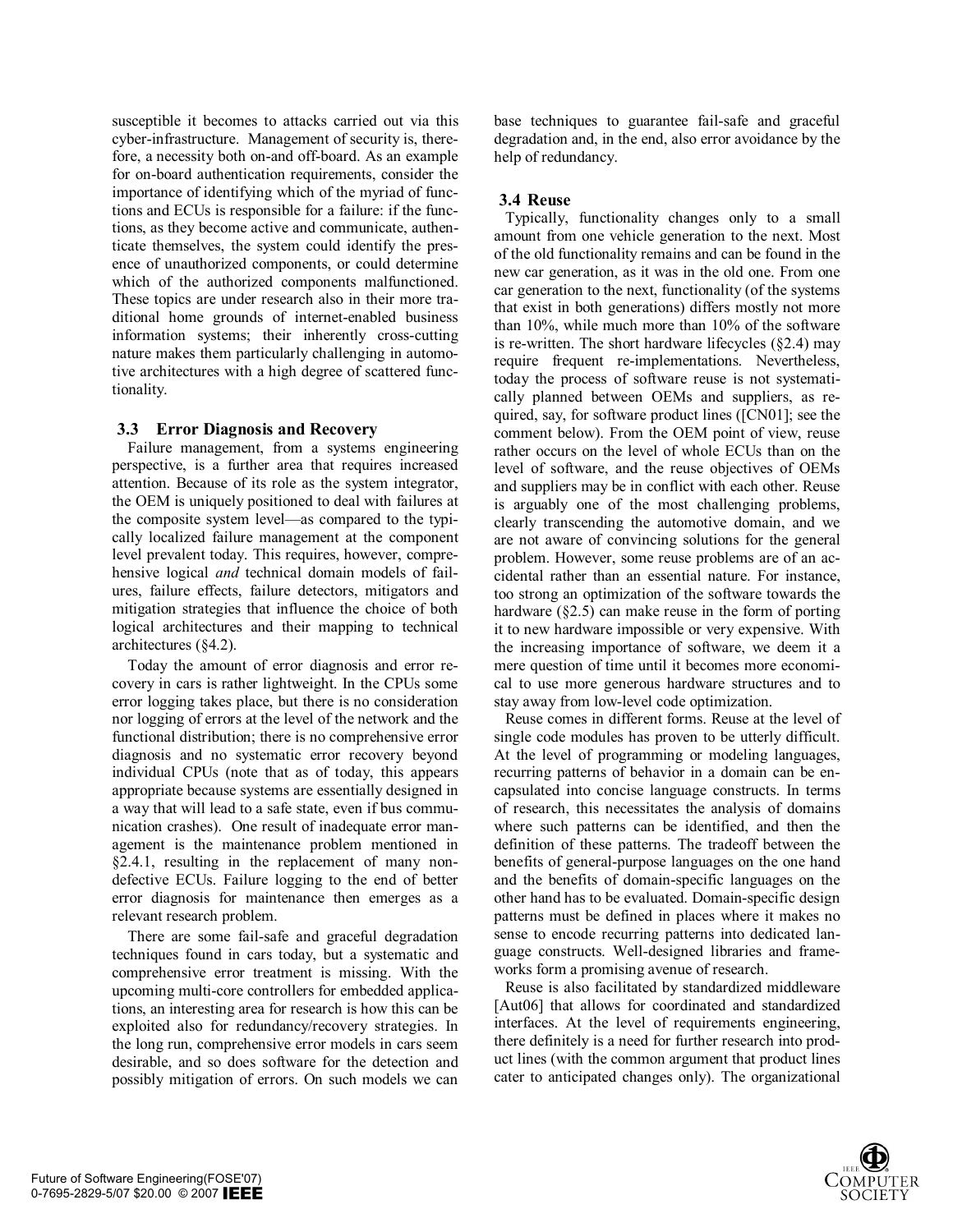structure of the development process, with its interplay between OEMs and suppliers and the resulting conflicting desires for reuse, must also be taken into account (as reflected by suppliers being seemingly more open to product line approaches than OEMs). Research into reuse must of course include studies of the cost effectiveness, and hence be related to research into cost models. It is unclear to date to what extent and where at least ad hoc reuse occurs today, and how OEMs and suppliers profit from different forms of reuse.

## **3.5 Cost Models**

In the development of software intensive systems, many aspects of costs are involved, including development cost, maintenance cost, different forms of opportunity cost, and reputation-related costs for the OEM's brand. So far the comprehensive cost situation is not understood in sufficient detail. What is quite clear is that the costs for the electronic devices both for the development and for the production are rising  $(\S1)$ . But it is not so clear how development cost is distributed between software and hardware costs. Because current cost models usually relate to the cost per unit, software is considered an *integral* part of the development process and not explicitly calculated in the contracts between the supplier and the OEM despite its continuous rise (there is an estimation that, per year, about five percent of the costs "migrate" from hardware to software).

The importance of intellectual property (IP) issues seems to exceed that of hardware developments. The IP for a large piece of software is remarkable. The next generation of premium cars will exhibit hundreds of millions of lines of code. If the overall costs for such an amount of code are calculated according to the classical development costs, the value of the software costs of a premium car amounts to somewhere between three hundred and eight hundred million  $\epsilon$ . Owning the software and being able to reuse it is an important factor in the cost models.

In sum, the exponential increase of software does not justify the use of restricted unit-based cost-models alone. The research challenge consists of understanding processes and products and defining more appropriate, comprehensive cost models. The automotive industry needs decision and cost models that take into account rising development costs, maintenance cost, software-related project risk and time-to-market. It is likely that such models require a more transparent cooperation between suppliers and OEMs

# **4. Model-Based Development**

In this section, we describe some further research challenges. We will cast facets of a possible solution to the abovementioned problems into the general ideas of model-based development, by taking into account the automotive idiosyncrasies. In this paper, model-based development means working with artifacts representing domain and design knowledge at different levels of abstraction, throughout the development process, and possibly also at runtime. Many crucial software-related facets of a system are then represented by the following artifacts.

- *Requirements models that address multifunctionality and feature interactions* embrace all requirements-related issues, dealing with the direct behavior of embedded software-based functions from the users' point of view. These include the driver, passengers, maintenance staff and other persons dealing with the car. Use cases and related behavior specifications are one part of the requirements models.
- The *logical architecture* is a breakdown of the functionality into interacting logical components. It represents the functional decomposition of a system into functional components, as well as the behaviors of these components at the logical level. The functional components provide the functionalities described in the requirements model.
- The *technical architecture* defines the deployment architecture, i.e. all the hardware units, the basic software (operating system and middleware) on them and their connections: controllers, communication devices, actuators and sensor, as well as a mapping (the "deployment function") from the logical architecture (its structures and behaviors), to this deployment architecture. This includes the definition of source code modules, the platform, and the representation of the application software in terms of tasks, based on the chosen platform, as well as the mapping of these tasks to ECUs and their schedules.

Each of these models must of course be connected to non-functional requirements, including safety reliability, maintainability, portability, performance, etc. The architectures and the implementation of the system then have to ensure these requirements.

In the remainder of this section, we discuss requirements models (§4.1), the logical and technical architectures (§4.2), and the role of detailed behavior models (§4.3). We will argue that a clear separation of concerns together with a comprehensive understanding of the domain-specific issues  $(\S2)$  and their cross-cutting aspects is likely to be the main benefits of this approach. We consider code generation, in particular in the domain of discrete systems, to be but one of the benefits of a model-based approach. Furthermore, we deem the availability of comprehensive product models

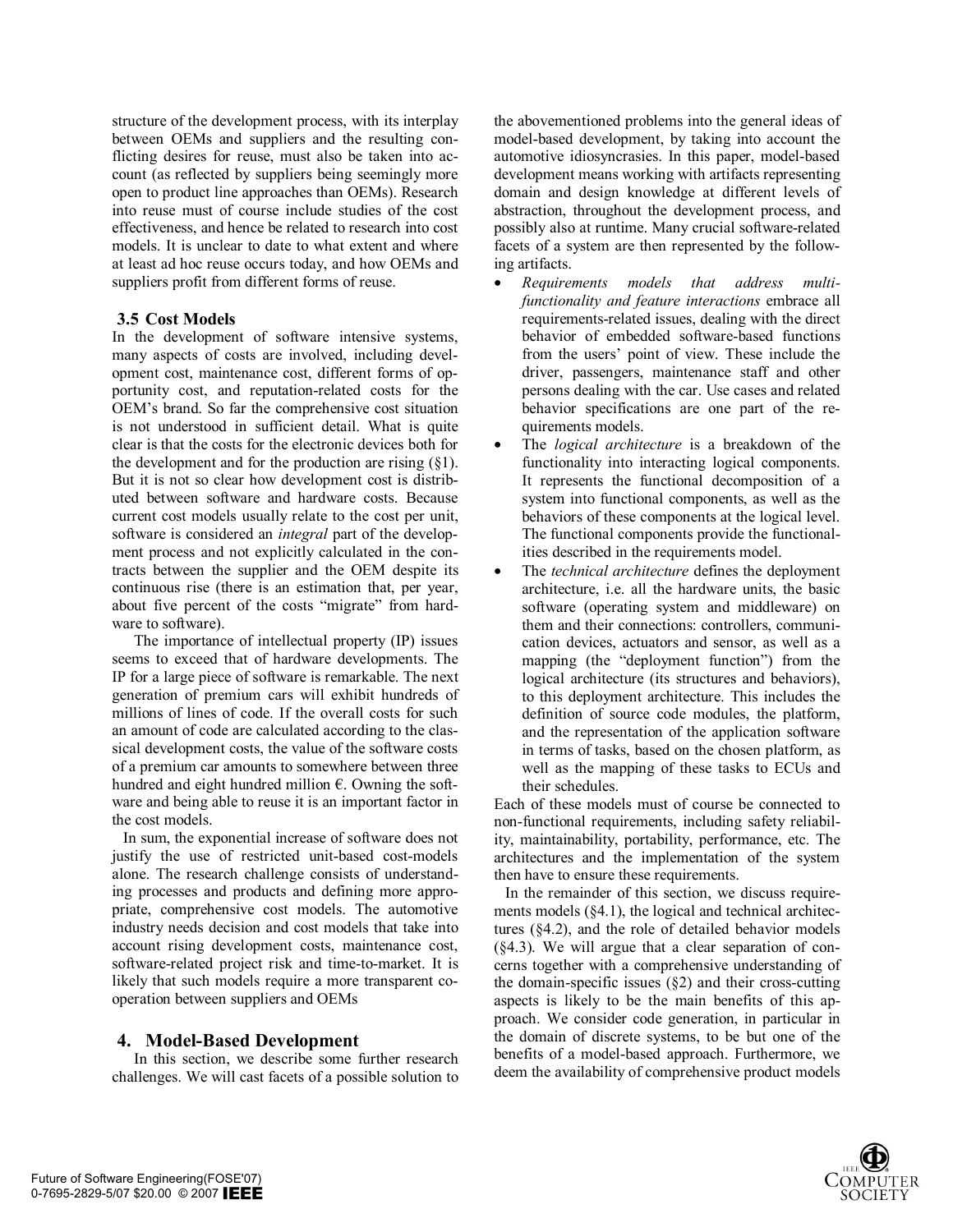the exception, rather than the norm. This is a consequence of the complexity of the systems and the nature of the distributed development process (§2.2).

With different levels of abstraction, seamlessness and traceability are, of course, major concerns and belong to the fundamental research challenges: how can, conceptually, models at different levels of abstraction be related to one another [BBJ+05], and how can the respective tools be integrated? The different levels of abstraction discussed in this section support requirements tracing for functional requirements (of course, requirements tracing should also include the link between requirements, their origin—e.g., requirements from marketing—and design decisions). The flowdown is as follows. The relationship between the function hierarchy—a part of the requirements model—and the logical architecture indicates which components of the logical architecture are contributing to (i.e., collaboratively realizing) the respective function. The logical components are later represented by specific software. The deployment onto the technical architecture determines which software runs on which hardware and which logical communication channels are implemented by which bus systems. In sum, by also taking into account the quality models, elements of the function hierarchy can be traced to the hardware level, which greatly facilitates requirements verification, maintenance, and evolution after the start of production.

# **4.1 Model-Based Requirements Engineering**

There is a general agreement that requirements engineering for embedded systems is a key discipline in the automotive domain—a discipline that is not sufficiently mastered today [WW03]. Reasons include the following.

- Many new innovative functions in cars today are based on embedded software systems. There is no experience so far with these functions and the best way to engineer the human-machine interactions with them. The process of deciding on the optimal realization of functions, the interaction between functions themselves, and the interaction between users and functions is a difficult and error-prone learning process. Models and prototypes can provide initial solutions to these problems.
- The systems are multi-functional, and a huge number (§2.3.1) of functions is offered to the user. These functions exhibit complex interactions, are mutually dependent and give rise to intended and unwanted feature interactions.
- The suppliers realize a lot of the functionality  $(82.2)$ . Therefore the overall ideas of functions have to be fixed by the OEMs and then docu-

mented in a way such that the supplier can implement them.

- Over the development process requirements occur in strongly varying levels of detail. In the beginning requirements are often very abstract, e.g. based on benchmarking with competitors. However, in the same process phase requirements to reuse some ECUs from other products may already be fixed. The need to integrate these ECUs not only strongly restricts the set of possible solutions, it also adds a large set of very detailed requirements resulting from the ECUs to be integrated.
- Requirements specifications must deal with a large number of vehicle variants (§2.4; for instance, "2 doors", "4 doors"), and in particular variants resulting from different combinations of auxiliary equipment.
- Besides the functional requirements there is a large number of non-functional requirements concerning cost, time-to-market for innovations, safety, security, reliability, maintainability etc.
- Often, there are further constraining platformspecific requirements ("this ECU has to be reused"), pulling deployment specifics already into the levels of requirements engineering and logical architecture design.

In general, requirements are originally expressed in natural language. It has turned out that rigorously imposing structure on the text is most useful. A first step from text to models are taxonomies that can be computed from text by natural language processing techniques [Kof05]. They are used as a basis for the abovementioned requirements models (that of course reflect a lot of structuring activities and which are hence richer than mere feature trees [BLP04]).

The system's (intended) functionality is modeled by a function hierarchy that collects all software-based functions. These will be implemented by functional entities defined at the level of the logical architecture. Requirements are associated with the elements of this hierarchy. Its nodes relate to one another in an "issubfunction" relation. The dependencies between the functions must also be described. Each function is modeled in isolation. A function may, for instance, define an interactive service that is described by a state machine. System behavior in the presence of failures needs to be specified as well. Based on the function hierarchy, detailed behavior patterns can be provided for the individual functions. This model of the functionality comes along with models of the required quality aspects of the system.

These models are a necessary starting point for mapping requirements to elements of the logical and

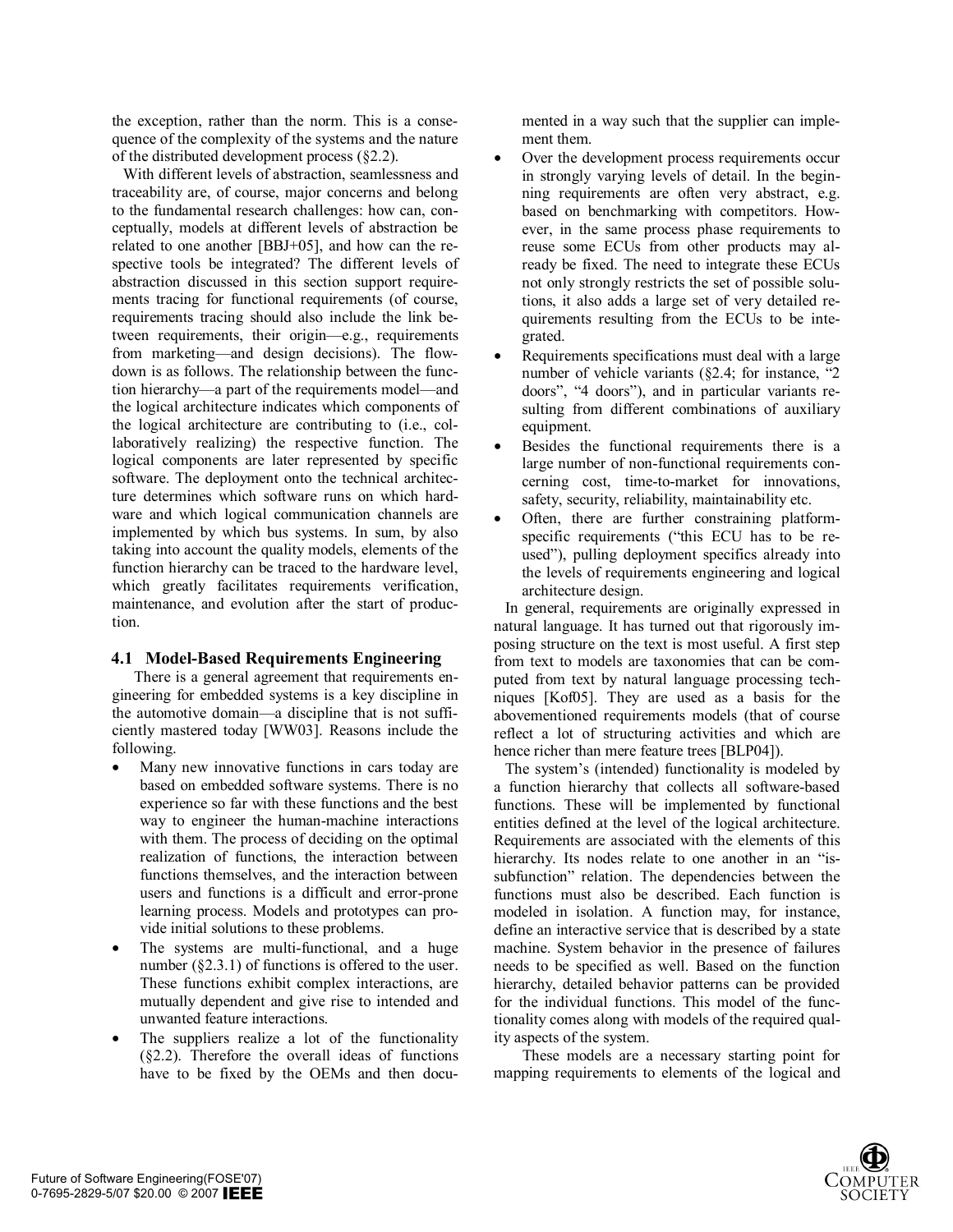technical architectures (ideally, the latter mapping is indirect via elements of the logical architecture); the quality models are used to assess and optimize architecture decisions. Therefore, for a systematic modelbased requirements definition, all requirements have, sooner or later, to be formulated in terms of the structured view on the architectures.

**Research Challenges.** This approach to requirements engineering entails many research challenges. The definition of the tracing structures and their effective tool support is, so far, an unsolved problem.

As indicated above, requirements exist at various levels of detail. They range from marketing-driven requests ("the car has to have the following comfortfunctions") to very detailed platform specifications, which may limit the design space for both logical and technical architectures. One research challenge is, therefore, to elucidate a comprehensive requirements model that brings out these levels of abstraction and optimizes the resulting solution space for logical and technical architecture.

A systematic way to structure the requirements after capturing them, to make them precise, and to validate them is still a challenge. First of all, a reference model is needed that defines all the artifacts that are to be considered as results of requirements engineering and requirements dependencies (see [GBB+06]).

So far the models offered for requirements engineering are limited. We need structured hierarchies of all the software-based functions in a car that reflect all their mutual dependencies (specified feature interaction). Good ways to model the functional hierarchies and their dependencies that support automatic analysis are a challenge for research. In addition, the functional behavior of the individual functions has to be modeled.

The systematic step from the requirements to the design phase, taking into account both functional *and* quality requirements, is largely unsolved. Eliciting domain-specific design and analysis patterns can be a promising research direction to tackle this problem.

## **4.2 Logical and Technical Architectures**

As outlined above, the complexity of automotive systems rivals that of other ultra large scale systems, including avionics, command and control, and internetwide business intelligence systems. In fact, automotive systems combine many of the requirements challenges we see elsewhere only in isolation. Historically, there has been a tight coupling between automotive software functions and the physical processes they manage, and thus with dedicated, networked ECUs. This tight coupling has contributed significantly to the fragmentation of the automotive platform into its current state. This, in turn, has led to a strong entanglement between the logical architecture or function network, and its deployment on a concrete, technical architecture. This entanglement gives rise to a scattering of functionality (§2.3.1). One of the central challenges for nextgeneration automotive system development is, therefore, to disentangle logical and technical architectures. This will help unleash so far untapped potentials at

- reducing the number of ECUs required to deliver the desired functionality based on the ability to establish globally optimal mappings from functions to ECUs;
- enabling dynamic reallocation of computing and communication resources to effect globally optimal energy and QoS management, or to manage failures by means of an appropriate reconfiguration of the system;
- reducing the dependency on physical proximity for the provisioning of automotive functionality by introducing location transparency, say, for functions such as navigation;
- enabling conceptual reuse by allowing independent evolution of logical and technical architecture; and
- enabling faster modeling, design and test cycles, because the OEM can ultimately perform continuous integration of functionalities as they become available from suppliers – rather than having to wait until all functions of all ECUs are implemented towards the end of the overall system development cycle during system integration.

Modern approaches to software and systems architecture and integration recognize the importance of separating logical and technical architectures. Model-Driven Architecture, for instance, distinguishes between Platform Independent Models (PIMs) and Platform Specific Models (PSMs) to separate logical functionality from its mapping to a deployment model. Architecture standards, such as the Department of Defense Architecture Framework, distinguish *operational* from *systems* views to effect a similar disentanglement between logical and technical system aspects.

In essence, the models relevant for logical architecture focus on *capabilities* and their mapping to logical entities (sometimes called *operational nodes*). These capabilities realize the functions in the requirements model. The models relevant for technical architecture focus on deployment, i.e. the physical layout of the system including physical nodes and networking structures—and the mapping from the logical architecture to this layout. Consequently, many models, including structural and behavioral models, crosscut logical and technical architectures. Often, the technical architecture introduces additional constraints at, for instance, performance, safety, security and reliability that

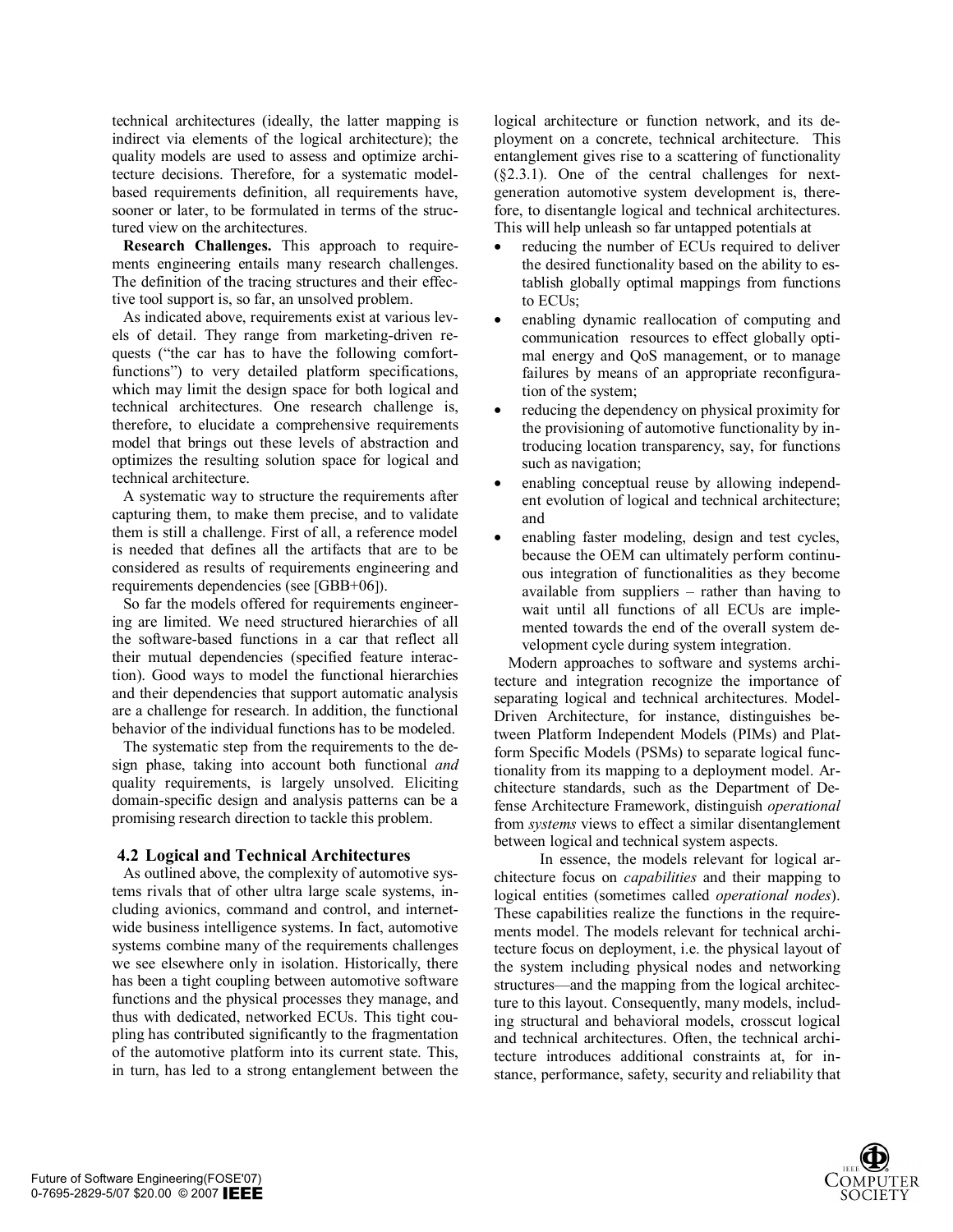influence the mapping from logical to technical architecture. The use of *reflective* models, i.e. models that are accessible to and can be modified by the runtime infrastructure, can establish a link between the logical and technical architecture; this can provide a means to adapt the mapping between logical and technical architecture according to resource constraints, or to overcome failures.

## **4.2.1 Logical Architecture**

The focus of the logical architecture in general is the set of capabilities provided and requested by the overall system and its subsystems. This describes the (logical) implementation of the overall functionality by a network of logical entities (operational nodes including software components) and the necessary links between these logical entities. In addition, the logical architecture encompasses mapped use cases, the relevant data models, as well as QoS, bandwidth, (realtime) performance, security and other cross-cutting concerns to the degree they are relevant on the logical level. Data models, logical entities and behavior models are typically linked by means of data-flow models. Depending on the level of detail at which these models are available, the logical architecture can support early simulation, optimization, prototyping, verification & validation, including testing.

In the automotive domain, the so-called *function network* (which is not the same as the function hierarchy of the requirements model) is often used as a key—sometimes the only—expression of the logical architecture. The function network is, in essence, a representation of the functionality to be provided by the vehicle together with links indicating (communication) dependencies among these functions. The modeled functions are then mapped to the HW/SW implementations as part of the technical architecture, considering the also captured real-time and bandwidth requirements.

Because the OEM to a large extent plays the role of system integrator, the logical architecture from the OEM's point of view will mainly stay at the level of an integration architecture. The detailed development of functions is often left to suppliers; consequently, the OEM will have only a black-box view on these functions, limiting opportunities for global optimization, and deep verification and validation. This places particular importance on the specification of interfaces at the logical level; in particular, the interfaces need to be rich in the sense that they need to convey not only structural information (such as function names and data types) but also behavioral information (§4.3).

**Research Challenges.** A first step towards accomplishing the desired disentanglement of logical from technical architecture aspects is to consistently think of the system and its subsystems in terms of capabilities

rather than in terms of deployment components. A promising aid to that end is the notion of service. Often, service-oriented architectures consist of at least two distinct layers: one *domain layer*, which houses all domain objects and their associated logic; and one *service layer*, which acts as a façade to the underlying domain objects—in effect offering an interface that shields the domain objects from client software. Typically, services in this sense coordinate workflows among the domain objects; they may also call, and thus depend on, other services; and a respective service model that takes into account the specifics of automotive requirements needs to be defined. Enriching domain-specific architecture definition languages with the corresponding abstractions and notations to capture the cross-cutting, coordinating nature of services is also a rich topic of future research [KNP04, AKMP05].

Another research challenge is the management of the various levels of granularity and detail available in a systems of systems engineering project. Because of the complexity and size of automotive systems, having complete knowledge about all subsystems and the overall systems is an illusion. Hence, we need requirements and logical architecture models that can deal with the partiality of information. Again, the notion of service discussed above can be a valuable step into this direction. Services, defined via interaction patterns among roles, provide partial views onto the overall system, albeit in an end-to-end fashion. Composition and combination of services then leads to a composite view of the *relevant* parts of the overall system integration. Exploiting this partiality for tasks such as simulation, verification and validation holds significant promise in complexity management. Of course, to be viable, the service notion has to reflect the combined control- and event-driven behavior spectrum.

Ultimately, combining the aforementioned models into a notion of service- and component-interfaces that includes behavior descriptions and can be shared between OEMs and suppliers, is a long-term research goal at the logical architecture level. Solving this challenge would enable OEMs and suppliers to engage in meaningfully tool-supported exchange of interface models that can support the value-added development support we have alluded to, above.

#### **4.2.2 Technical Architecture**

The technical architecture identifies the ECUs, the basic software (operating system and middleware) on them, their interconnection via busses, as well as the partitioning of functions or SW components from the logical architecture onto ECUs. This, of course, requires the identification and definition of software components representing logical entities defined at the level of the logical architecture. The respective partitioning decisions need to be future-proof, because of

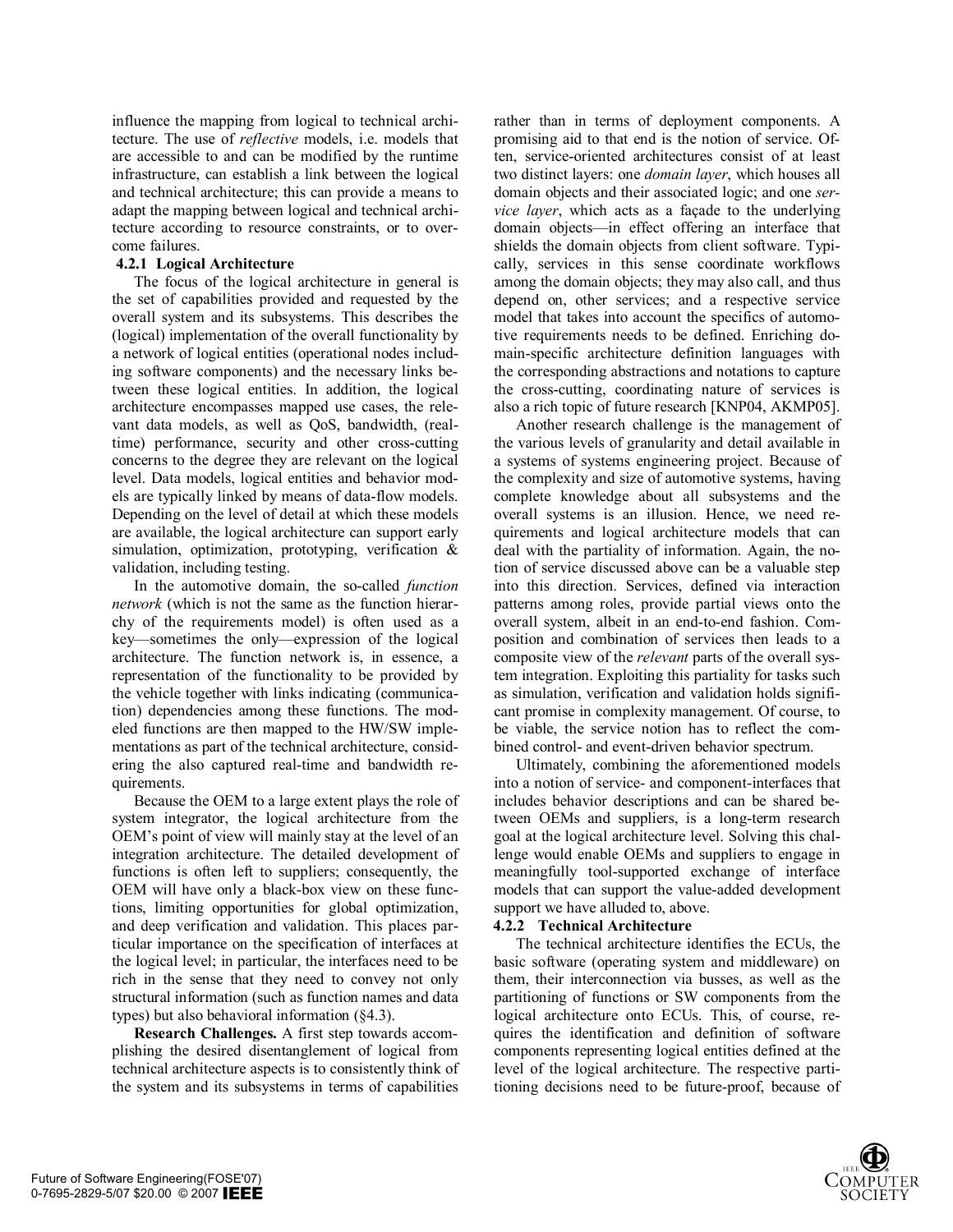the business characteristic of long life-cycles  $(\S2.4)$ : changes in the partitioning are very likely to lead to incompatibilities to legacy systems. An ECU with a new partitioning will usually not work in an already produced vehicle. As backward compatibility is breached, a new branch in the configuration space is opened, or an obsolescence management strategy is needed for the old ECU variant.

 The technical architecture also specifies how logical communication is mapped onto technical communication. For instance, the technical architecture specifies how a logical signal is mapped onto protocol data units of the bus system that is used for communication of the deployment components. Due to the specifics of real-time bus systems, this mapping often is a complex issue. For instance, for a signal with hard real-time requirements that will be sent via the time-synchronous Flexray [MHB+01] bus, the decision remains whether the signal should be transmitted in the static segment of bus communication or within the guaranteed dynamic segment.

In the context of upcoming time-synchronous bus systems such as Flexray, a further task in the definition of the technical architecture is to define a bus schedule. This schedule specifies what information is sent in which time slot, and it needs to be coordinated with the task schedules of the ECUs. A close coordination allows to minimize communication latency. On the other hand, it decreases the maintainability of the overall system. If coordination is very close, minor changes in the bus schedule might require changes to all task schedules of the ECUs that are connected to the bus. Currently, first tools for the generation of bus schedules start to be available [D06, P06].

**Research Challenges.** From the point of view of model based development, the integration of models for the technical architecture and models for bus traffic analysis is highly desirable. A key property of these models is that they abstract communication behavior of hardware, middleware and application software in a stochastic way, focusing on size, frequency of occurrence and timing of the data to be sent.

Furthermore, as already mentioned in §3.2, safety analysis can greatly benefit from model-based development, if further research identifies how those models can be integrated with models for FMECA (Failure Mode, Effects and Criticality Analysis), FTA (Fault Tree Analysis), and also for reliability analysis in general. Of course, the integration with the technical architecture alone does not suffice here. This is because additional information on which functions are affected in which way is needed, i.e. the link to the logical architecture. Similarly, models of the logical and technical architectures can be used as a basis for diagnosis models that help in the localization of faults. A central research question here also is how modeling can help in performing software diagnosis for shipped software, i.e. without the possibility to inject stimuli from outside the system to localize faults. This also requires models for the system environment (the *plant* in control theory terminology).

In vehicle networks that contain both timeasynchronous busses like CAN [Bos91] and timesynchronous busses like Flexray, a further question is which functions are deployed onto CAN-ECUs and which on Flexray-ECUs. While functions with hardreal time requirements obviously are good candidates for Flexray-ECUs, the question remains where the border with the asynchronous world is to be drawn. Usually there remains a lot of communication between the two worlds, but their interface is non-trivial. In particular for the case of signals with soft real-time requirements that are forwarded via a gateway from CAN to Flexray, these signals are not only delayed by the latency when accessing the CAN bus, but also by the latency time that is a consequence of waiting for the next appropriate Flexray time slot. This means that latency from CAN to Flexray either is rather high or that bandwidth is wasted on the synchronous bus. Semantics-preserving deployments of synchronous models on heterogeneous architectures [BCC+04, Rom06], including time-synchronous and asynchronous architectures [HS06], deserve further investigation.

Integration of models of the technical architecture in overall models for systems engineering is a further important topic. With respect to the technical architecture there is a close correlation to models for the flow of electrical energy and geometric models for the placement of wiring and ECUs. Furthermore, a link to cost models (§§ 2.5 and 3.5) is mandatory for partitioning decisions. For instance, with respect to cost, the partitioning is strongly affected by the business choice of which functions are part of every vehicle and which ones are optional. With such an integration, a detailed evaluation of architectural decisions becomes possible. For the integration with models from systems engineering, establishing of a tool chain is highly demanding since for all disciplines good, isolated tools exists, but we cannot assume that their semantics is identical in detail in the model elements they have in common.

For a seamless model-based development, there is a need for models of the technical architecture that comprise all the features offered by a platform to the SW components deployed on it. Therefore, research into a modeling paradigm is needed that supports a kind of (automotive-specific?) layer-based modeling, which makes all relevant platform aspects visible but abstracts from details. As suggested in §3.1 such a modeling of platform/middleware features must provide that some features are system wide, for instance, due to

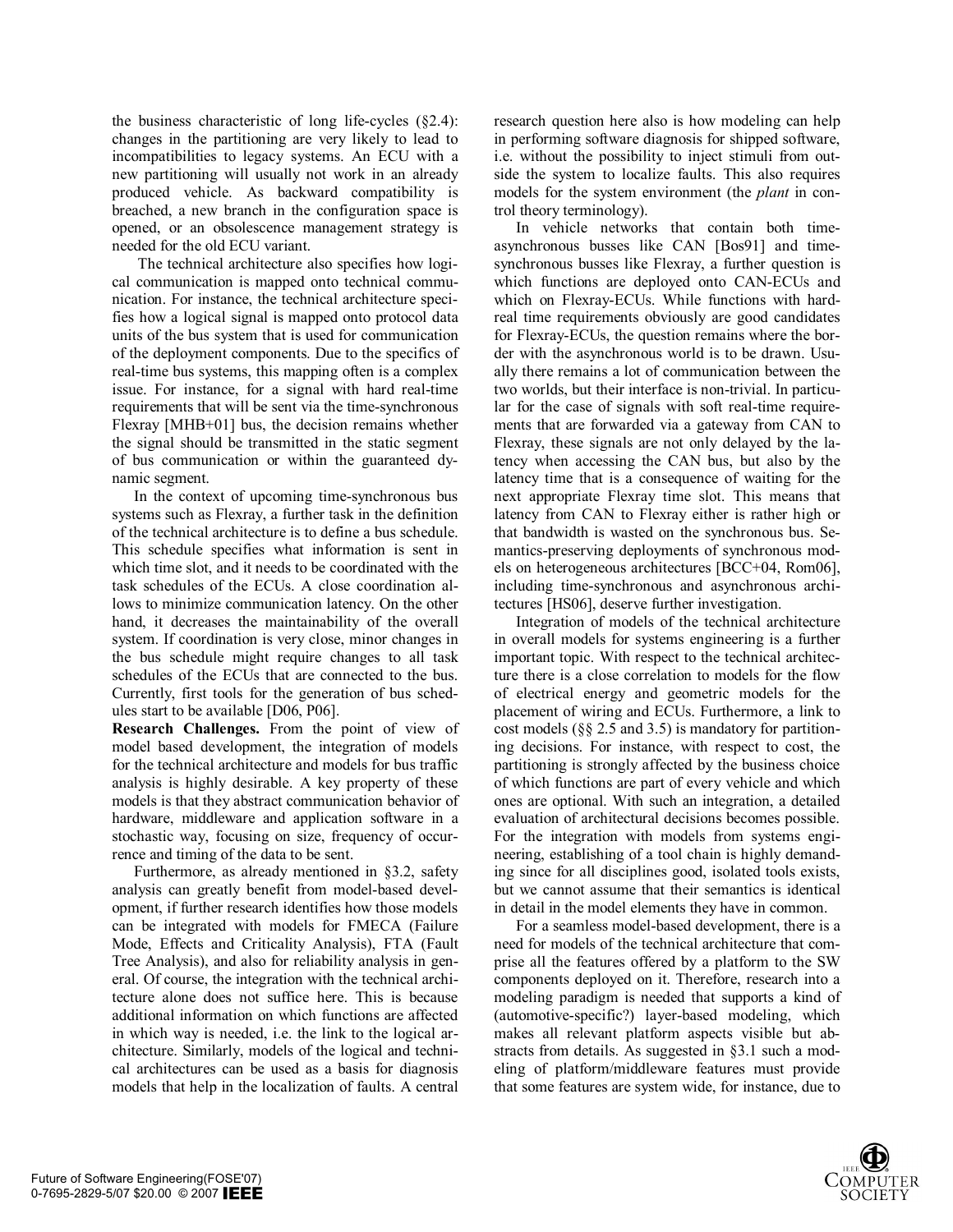a common middleware, while others are domain or platform/ECU specific.

# **4.3 Detailed Behavior Models**

Finally, we will have a look at behavior models that specify functionality at a rather detailed level. This is needed for architecture specifications at both the logical and—in refined form—the technical levels. These models come in different flavors. *Existential* models focus on the main system runs in an exemplary manner. In the form of sequence diagrams, they are often used as specifications. *Universal* models, on the other hand, are detailed enough to permit the generation of production code [FGG05, BOJ04], of simulation code that is used for prototyping and hardware-in-the-loop simulations [Spi01], and of test cases [PPW+05].

Except for the generation of production code, all these activities require the development of environment models (with high costs and high potential for reuse). We ignore them here for brevity's sake, and focus on universal models of systems.

In accordance with the heterogeneous nature of automotive software  $(\S2.1.1)$ , the models are continuous, mixed discrete-continuous, and purely continuous (see [HS06] for a complementary perspective).

- Modeling *continuous systems*—more concretely, control algorithms—is common practice and has a long tradition in the automotive domain. In the automotive domain, the most prominent toolset for such models is Matlab Simulink [Mat06,WM95]. The language of *block diagrams* allows the engineer to graphically specify differential equations, with blocks representing operations such as multiplication, integration, or differentiation, and arrows between blocks representing data flow. Block diagrams can be seen as a graphical special-purpose programming language for control algorithms. At the control-theoretic, purely continuous, level there is a huge body of methods for the analysis of properties like robustness, stability, attraction, etc. [Sta04]. Because of the low level of detail, impressively efficient simulation and production code can be generated. This, of course, involves discretization and the respective fundamental problems with the transition from floating point to fixed point numbers.
- *Mixed discrete-continuous systems* exhibit different modes in which they operate continuously, and modes are switched in a non-continuous—i.e., discrete—manner [GKS00]. Approaches to specifying hybrid systems include hybrid automata, hybrid Petri nets, and equation-based approaches. In practice, extensions of the Matlab Simulink languages (Stateflow) are most commonly used.
- *Discrete systems,* as predominantly found in the infotainment domain (§2.1.1), are probably most familiar to software engineers. They are typically specified in one of a plethora of state machine variants. As of today, in contrast to continuous systems, their usage is not commonplace in the automotive industry. When speculating about the reasons, one might want to quote
	- 1. the lack of convincing tools with excellent production code generators that would allow for roundtrip engineering;
	- 2. a rather close proximity between genuine C++ code and state machines with C++ as action language on transitions—hierarchical state machines then act as structuring means only;
	- 3. the closely related problem of choosing appropriate abstraction levels (for continuous models, abstraction takes place by means of language constructs, not deliberate loss of information [PP05,PP04]);
	- 4. cost issues in cases where models are not used for the generation of production code but as specifications only: two artifacts, model and code, have to be maintained and synchronized;
	- 5. the necessity to add yet another language and yet another toolset to the existing tool chain for continuous systems;
	- 6. so far unfulfilled promises as far as the verification of such models is concerned; and
	- 7. education issues.

It is noteworthy that the goals of code generation and verification are somehow contradictory. The former requires a rather low level of abstraction as embodied by corresponding language constructs whereas the latter usually requires abstraction in the sense of an actual loss of information [PP04]. Furthermore, verification tasks by definition require knowledge of the properties to be verified, and these properties are often not known (these problems are of course not unique to the automotive domain).

The above objections are hard to overcome. Indeed, as far as the automotive domain is concerned, it seems very possible that the benefits of model-based development for discrete systems do not lie in the generation of code but rather in the definition of clear interfaces and the relationships between components (§§ 4.2.1 and 4.2.2). What does appear appealing in this context is the use of behavior models as black-box specifications, serving as communication interface between OEMs and suppliers (§2.2.1; [PP05, AKMP05]). In addition, these behavior models can be used to the end of generating tests [PPW+05], thus facilitating the task of verifying a system with respect to its specification. **Research Challenges.** Challenges in the context of

*continuous models* include even more efficient code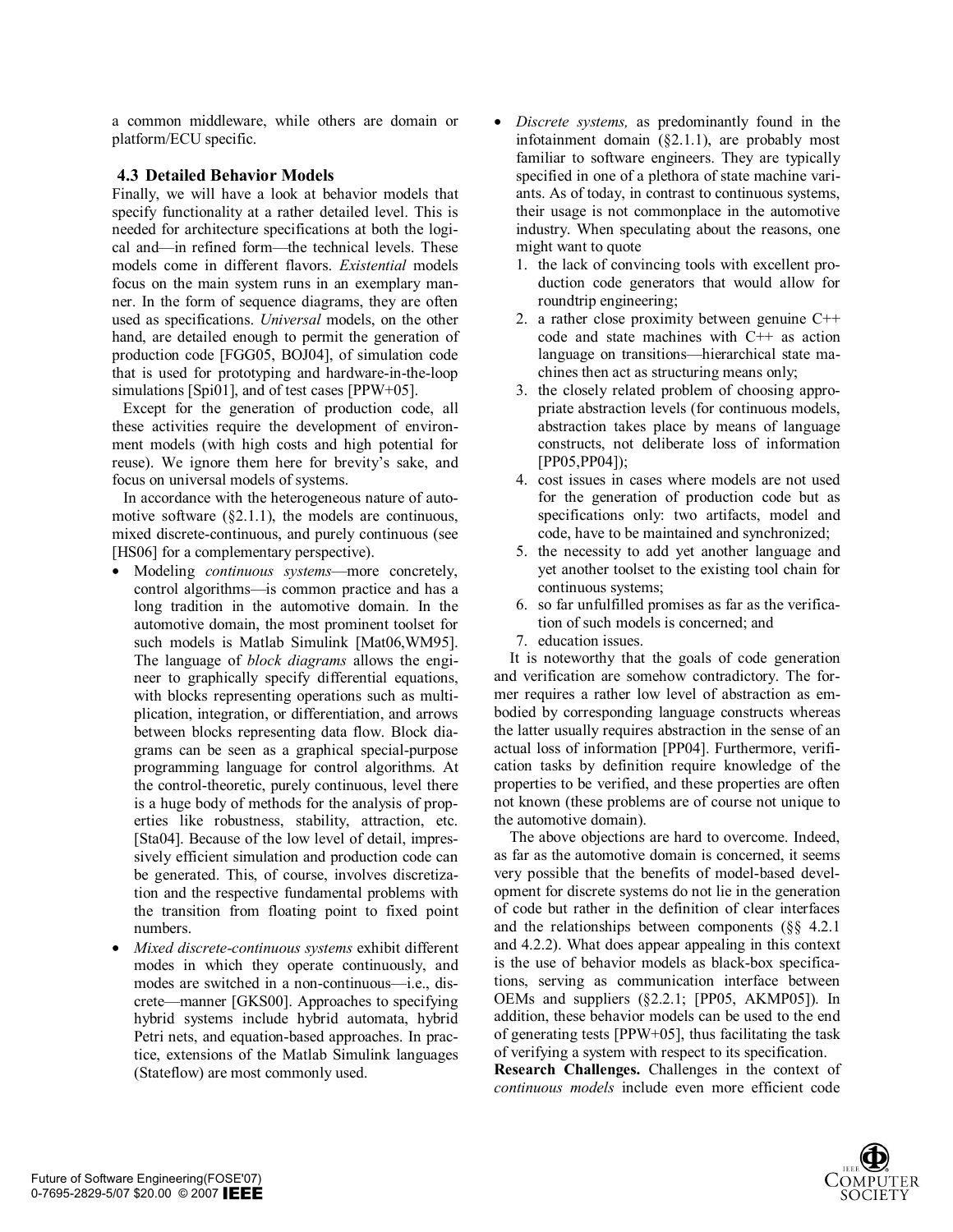generators as well as a sufficiently precise "standard" semantics. Such a standard would of course come with the political problems that every standardization of semantics has to face, see the UML. On the other hand, it would allow assessments of the correctness of code generators—as of today, production and simulation code from one product do not necessarily exhibit identical behaviors (we mention TDL [PT06] as a notable exception), and neither does generated code from two different products [SC04]. Because the idiosyncrasies of different code generators are known, the current approach to handling this problem consists of avoiding "critical" constructs, which results in modeling guidelines. Because of the enormous state spaces of continuous systems, their analysis also remains a challenging task. Function blocks are equipped with a multitude of possible parameters in order to cater for different application domains such as automotive and avionics. As a consequence, it is very hard to keep track of all the relevant and irrelevant parameters; the models become unnecessarily complex. A possible solution, and thus a research challenge, is an automotive "profile" for Matlab/Simulink.

Because the classical proof methods from control theory are not applicable, the analysis of *mixed discrete-continuous* systems presents itself as a vast research problem, with only first steps in the understanding of proof methods [Sta04] and in terms of reachability analyses being taken today. The conceptual clarity of time-synchronous languages such as Esterel [BG92] and Lustre [HCR+91] is appealing and might turn out to impact the integration of discrete and discretized continuous systems. Furthermore, the combination of continuous and discrete subsystems into a joint, comprehensive domain model supporting early simulation and validation is missing so far. In particular, this will require a combination of *timed* behavior models of varying degrees of rigidity and *event-driven* behavior models. This combination will be a first step towards integrating time into a general programming model for embedded systems.

Fundamental research challenges in the context of using models both as specifications and source of test cases include the definition of domain- and purposespecific abstraction levels, tools for push-button generation of tests, and the definition of domain-specific and domain-independent test case specifications. It is unclear if the effort, including synchronization, of maintaining both a model and a piece of code is justified by the resulting quality of systems and test cases.

Embracing all three classes of models, further open research problems include the question of how to derive detailed behavior models from more coarsegrained ones (§4.2), how to map this functionality to software components and possibly different ECUs,

domain-specific modeling methodologies, code generators, roundtrip engineering, tool integration, and verification technology.

Finally, empirical investigations into cost effectiveness are needed to assess the benefits of behavior models when used for specification (where componentbased engineering might turn out to be the better solution) and test case generation (where setting up better structured test processes might in itself solve a lot of problems). We realize that many of these research challenges are shared with other technical domains.

# **5. Conclusions and Outlook**

Software engineering for automotive systems embraces almost all areas of computer science and computer engineering, and includes all software engineering activities. In this paper, we have characterized the domain of automotive software and highlighted some particularly important research problems, of course without any claims to completeness. Because of the broad scope of our subject it is not surprising that many problems exist in other domains as well. As a consequence, we have taken some care to identify problems that are specific to the automotive realm which explains why we did not discuss important problems as diverse as continuously changing requirements, timing predictability, usability, portability, design and coding standards, etc. Essentially, the problems we have identified relate to evolution and integration. Today, integration is mainly enabled in an ex-post manner, by testing and changing where necessary. For evolution, this becomes increasingly complicated, a consequence of the huge number of variants and versions that require support. We have indicated how modelbased approaches to systems development can help meet the challenges, and provided some particularly relevant research directions in the intersection of model-based development and automotive software systems.

*Acknowledgment.* The first author would like to thank Manuel Hilty for comments on a draft version of this article. The third author was partially supported by the UC Discovery Grant and the Industry University Cooperative Research Program, as well as by funds from the California Institute for Telecommunications and Information Technology (Calit2).

# **6. References**

- [AKMP05] J. Ahluwalia, I. Krüger, M. Meisinger, W. Phillips: "Model-Based Run-Time Monitoring of End-to-End Deadlines". Proc. EMSOFT, 2005
- [Aut06] AUTOSAR consortium: www.autosar.org, 2006
- [BBC+01] K. Butts, D. Bostic, A. Chutinan, J. Cook, B. Milam, and Y. Wang, "Usage Scenarios for an Automated